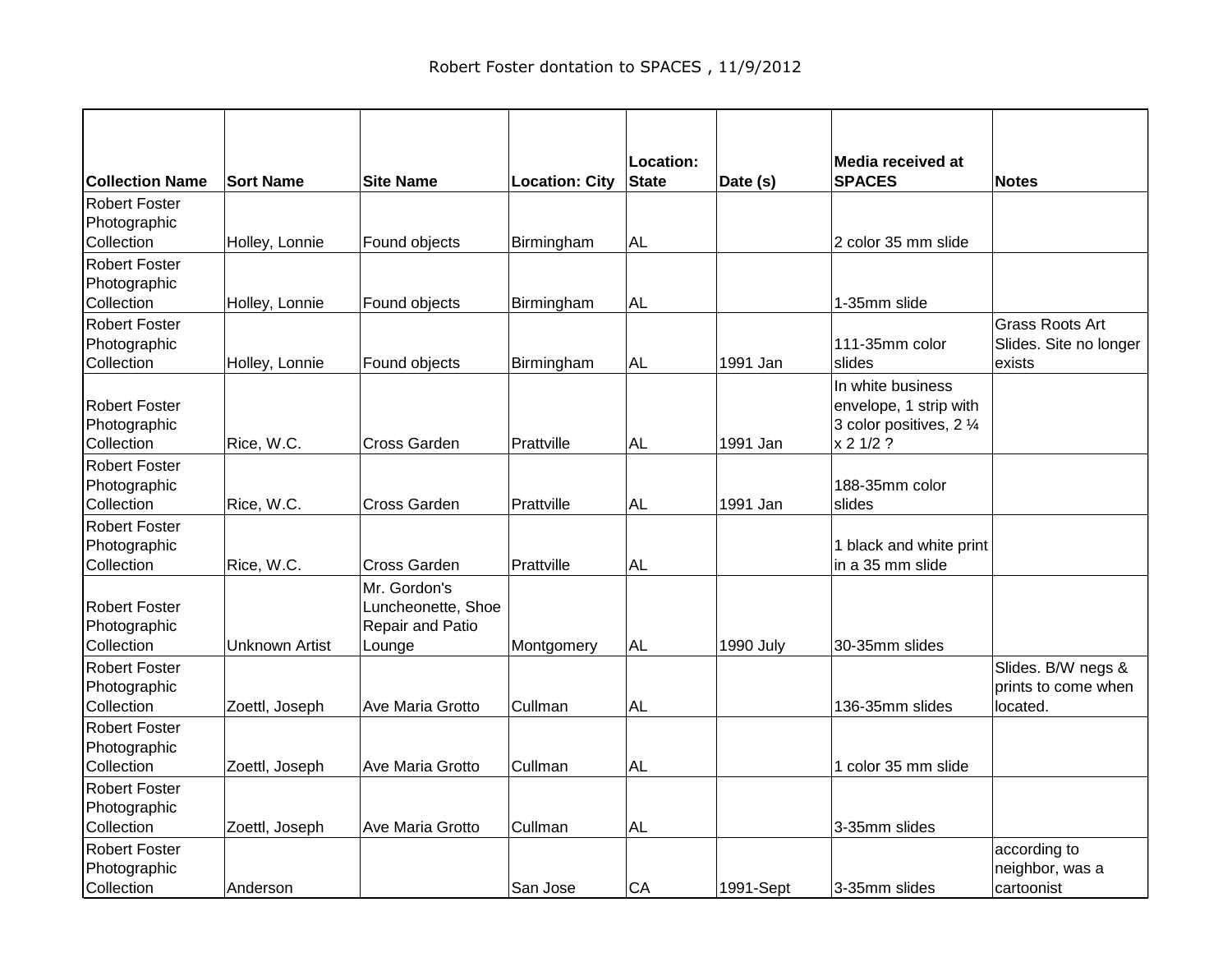| <b>Collection Name</b>                             | <b>Sort Name</b> | <b>Site Name</b>                         | <b>Location: City</b> | Location:<br><b>State</b> | Date (s)               | Media received at<br><b>SPACES</b> | <b>Notes</b>                                                      |
|----------------------------------------------------|------------------|------------------------------------------|-----------------------|---------------------------|------------------------|------------------------------------|-------------------------------------------------------------------|
| Robert Foster<br>Photographic<br>Collection        | Bell, Claude     | Dinny and Mr. Rex                        | Cabazon               | CA                        | 1996                   | not noted                          | Apatosaurus shaped<br>building; Mr. Rex is a<br>sculpture of a    |
| <b>Robert Foster</b><br>Photographic<br>Collection |                  | Burkhalter, Evelyn   Barbie Hall of Fame | Palo Alto             | CA                        | 1991 Sept              | 19-35mm slides                     | display. Closed and<br>collection sold to<br>Mattel, April, 1999. |
| <b>Robert Foster</b><br>Photographic<br>Collection | Damonte, Litto   | Hubcap Ranch                             | Pope Valley           | CA                        |                        | 1 color 35 mm slide                |                                                                   |
| <b>Robert Foster</b><br>Photographic<br>Collection | Damonte, Litto   | Hubcap Ranch                             | Pope Valley           | CA                        | 1991 Sept              | 34-35mm slides                     |                                                                   |
| <b>Robert Foster</b><br>Photographic<br>Collection | Gabriel, Romano  | Wooden sculpture<br>garden               | Eureka                | CA                        | 1991 Sept              | 15-35mm slides                     |                                                                   |
| <b>Robert Foster</b><br>Photographic<br>Collection | Gabriel, Romano  | Wooden sculpture<br>garden               | Eureka                | CA                        |                        | 2 color 35 mm slides               |                                                                   |
| <b>Robert Foster</b><br>Photographic<br>Collection | Gabriel, Romano  | Wooden sculpture<br>garden               | Eureka                | CA                        |                        | 7-35mm slides                      | Work relocated to old<br>town section of<br>Eureka, CA            |
| Robert Foster<br>Photographic<br>Collection        | Giuducci, John   |                                          | Menlo Park            | CA                        |                        | 7-35mm slides                      |                                                                   |
| <b>Robert Foster</b><br>Photographic<br>Collection | Knight, Leonard  | Salvation Mountain                       | Niland                | CA                        |                        | 1 color 35 mm slide                |                                                                   |
| <b>Robert Foster</b><br>Photographic<br>Collection | Knight, Leonard  | <b>Salvation Mountain</b>                | Niland                | CA                        |                        | 1-35mm slide                       |                                                                   |
| <b>Robert Foster</b><br>Photographic<br>Collection | Knight, Leonard  | <b>Salvation Mountain</b>                | Niland                | CA                        | 1997 Jan. 6 & 7 slides | 173-35mm color                     | Grass Roots Art<br>Slides.                                        |
| <b>Robert Foster</b><br>Photographic<br>Collection | Martin, Antone   | <b>Desert Christ Park</b>                | <b>Yucca Valley</b>   | CA                        | 1996 Jan               | 1 color 35 mm slide                | Cement figures                                                    |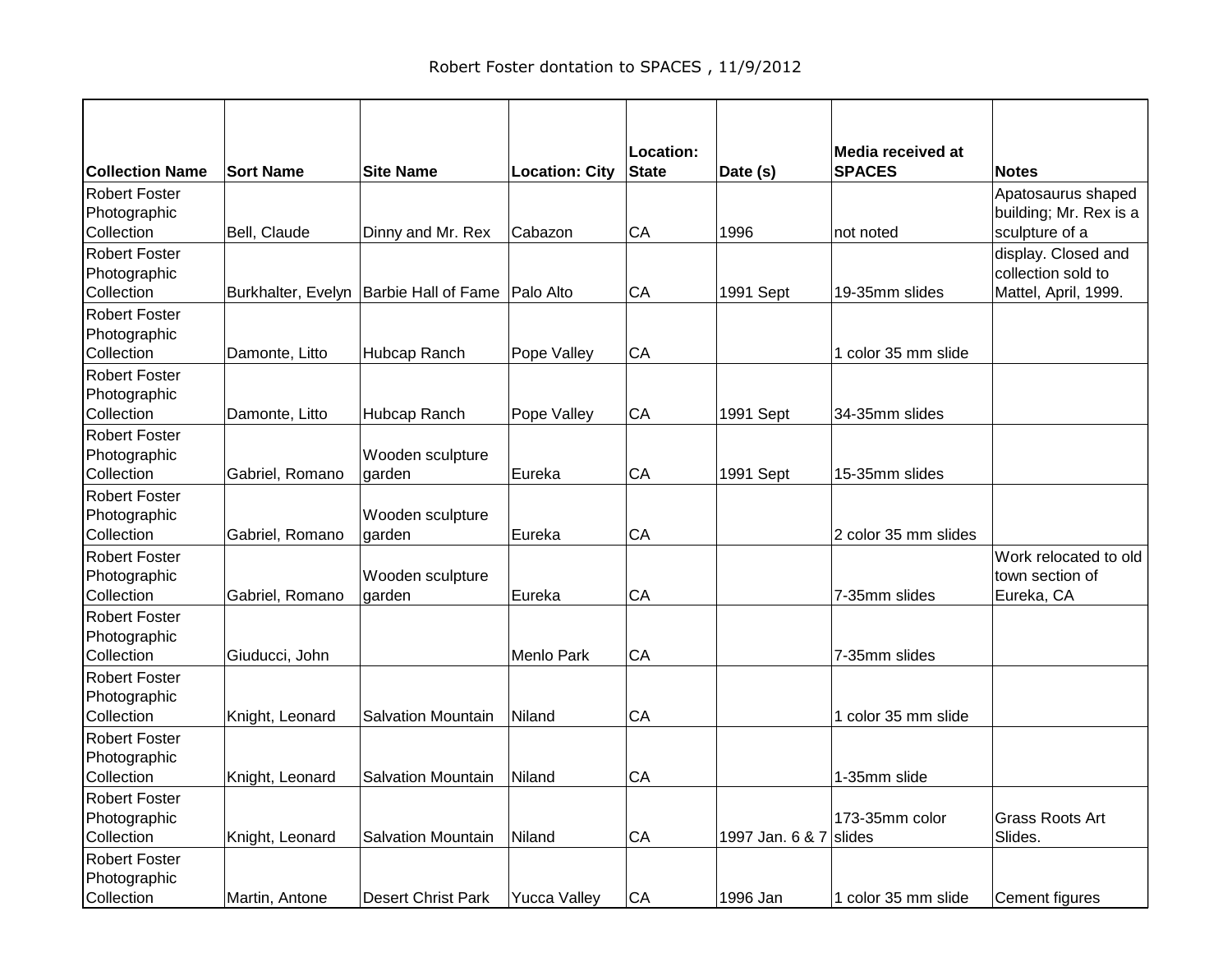| <b>Collection Name</b>               | <b>Sort Name</b>      | <b>Site Name</b>                    | <b>Location: City</b> | Location:<br><b>State</b> | Date (s)   | Media received at<br><b>SPACES</b> | <b>Notes</b>          |
|--------------------------------------|-----------------------|-------------------------------------|-----------------------|---------------------------|------------|------------------------------------|-----------------------|
| <b>Robert Foster</b>                 |                       |                                     |                       |                           |            |                                    |                       |
| Photographic<br>Collection           | Prisbrey, Tressa      | <b>Bottle Village</b>               | Simi Valley           | CA                        |            | 2-35mm slides                      |                       |
| <b>Robert Foster</b>                 |                       |                                     |                       |                           |            |                                    |                       |
| Photographic                         |                       |                                     |                       |                           |            |                                    |                       |
| Collection                           | Prisbrey, Tressa      | <b>Bottle Village</b>               | Simi Valley           | CA                        | 1996 Dec   | 48-35mm color slides               |                       |
| Robert Foster                        |                       |                                     |                       |                           |            |                                    |                       |
| Photographic                         |                       |                                     |                       |                           |            | 18 color 35 mm slides              |                       |
| Collection<br><b>Robert Foster</b>   | Ratcliffe, M.T.       | <b>Desert View Tower</b>            | Jacumba               | CA                        | 1997 Jan   | in 1 sheet.                        |                       |
| Photographic                         |                       |                                     |                       |                           |            |                                    |                       |
| Collection                           | Ratcliffe, M.T.       | <b>Desert View Tower</b>            | Jacumba               | CA                        |            | 2-35mm slides                      |                       |
| <b>Robert Foster</b>                 |                       |                                     |                       |                           |            |                                    |                       |
| Photographic                         |                       |                                     |                       |                           |            |                                    |                       |
| Collection<br>Robert Foster          | Ratcliffe, M.T.       | <b>Desert View Tower</b>            | Jacumba               | CA                        | 1997 Jan   | 19-35mm slides                     |                       |
| Photographic                         | Rodia, Sabato         |                                     |                       |                           |            | 1 sheet of 2'1/4 x 4 bw            |                       |
| Collection                           | "Simon"               | <b>Watts Towers</b>                 | Los Angeles           | CA                        | circa 1996 | negs.                              | Metal, found objects  |
| <b>Robert Foster</b>                 |                       |                                     |                       |                           |            |                                    |                       |
| Photographic                         | Rodia, Sabato         |                                     |                       |                           |            | 11 color 35 mm slides              |                       |
| Collection                           | "Simon"               | <b>Watts Towers</b>                 | Los Angeles           | CA                        | 1996 Jan   | in 1 sheet.                        |                       |
| Robert Foster<br>Photographic        | Rodia, Sabato         |                                     |                       |                           |            |                                    |                       |
| Collection                           | "Simon"               | <b>Watts Towers</b>                 | Los Angeles           | CA                        |            | 12-25mm slides                     |                       |
| <b>Robert Foster</b>                 |                       |                                     |                       |                           |            |                                    |                       |
| Photographic                         |                       |                                     |                       |                           |            |                                    |                       |
| Collection                           | <b>Unknown Artist</b> | Apple Show                          | Sebastopol            | CA                        |            | 1 color 35mm slide                 |                       |
| <b>Robert Foster</b><br>Photographic |                       | "Chicano Park,"<br>murals under the |                       |                           |            |                                    |                       |
| Collection                           | <b>Unknown Artist</b> | Coronado Bridge                     | San Diego             | CA                        | 1997 Jan   |                                    | Paint on cement.      |
| <b>Robert Foster</b>                 |                       |                                     |                       |                           |            |                                    | Joshua Tree           |
| Photographic                         |                       |                                     |                       |                           |            | 20 color 35 mm slides              | sculptures with paint |
| Collection                           | <b>Unknown Artist</b> | Moby and Bobby                      | Landers               | CA                        | 1997 Jan   | in 1 sheet                         | and found objects.    |
| <b>Robert Foster</b>                 |                       |                                     |                       |                           |            |                                    |                       |
| Photographic<br>Collection           | Walker, Mark          | Tin and cement                      | Willits               | CA                        |            | 1 color 35 mm slide                |                       |
|                                      | Malcolm               | scultpures                          |                       |                           |            |                                    |                       |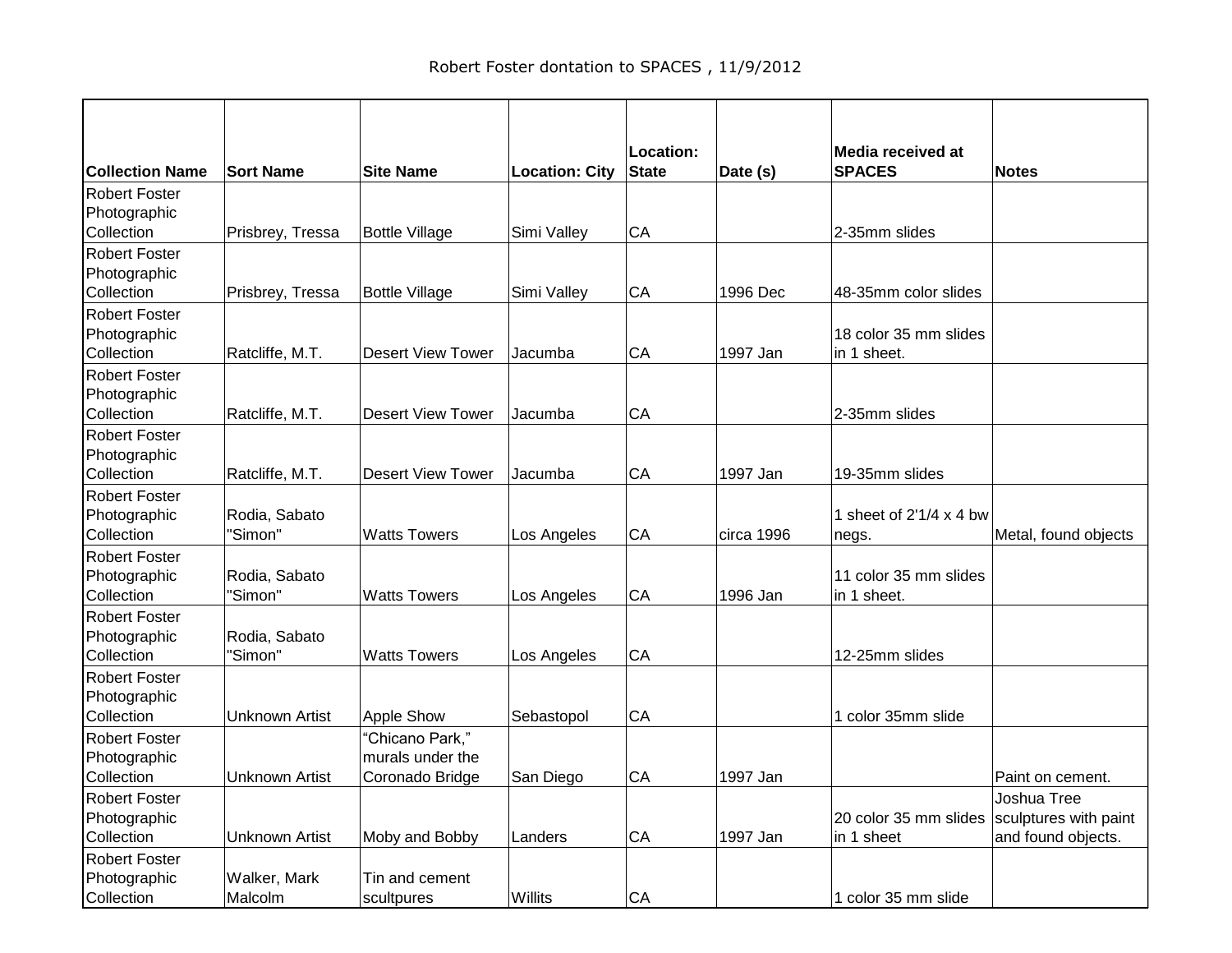| <b>Collection Name</b>               | <b>Sort Name</b>      | <b>Site Name</b>             | <b>Location: City</b> | Location:<br><b>State</b> | Date (s)  | Media received at<br><b>SPACES</b>            | <b>Notes</b>       |
|--------------------------------------|-----------------------|------------------------------|-----------------------|---------------------------|-----------|-----------------------------------------------|--------------------|
| <b>Robert Foster</b>                 |                       |                              |                       |                           |           |                                               |                    |
| Photographic                         | Walker, Mark          | Tin and cement               |                       |                           |           |                                               |                    |
| Collection                           | Malcolm               | scultpures                   | Willits               | CA                        | 1991 Sept | 53-35mm color slides                          |                    |
| <b>Robert Foster</b>                 |                       |                              |                       |                           |           |                                               |                    |
| Photographic                         | Walker, Mark          | Tin and cement               |                       |                           |           | 1 black and white print                       |                    |
| Collection                           | Malcolm               | scultpures                   | Willits               | CA                        |           | in a 35 mm slide                              |                    |
| <b>Robert Foster</b>                 |                       |                              |                       |                           |           |                                               |                    |
| Photographic                         |                       |                              |                       | CA? State                 |           |                                               |                    |
| Collection                           | Unknown Artist        | Fair Exhibit?                | <b>Tulare County</b>  | Unknown                   |           | 1 color 35mm slide                            |                    |
| <b>Robert Foster</b>                 |                       |                              |                       |                           |           |                                               |                    |
| Photographic                         |                       |                              |                       |                           |           |                                               |                    |
| Collection                           | Greco, John           | <b>Holyland USA</b>          | Waterbury             | <b>CT</b>                 |           | 1 color 35mm slide                            |                    |
| <b>Robert Foster</b>                 |                       |                              |                       |                           |           |                                               |                    |
| Photographic                         |                       |                              |                       |                           |           |                                               |                    |
| Collection                           | Greco, John           | <b>Holyland USA</b>          | Waterbury             | <b>CT</b>                 |           | 16-35mm slides                                |                    |
| <b>Robert Foster</b>                 |                       |                              |                       |                           |           |                                               | Disassembled and   |
| Photographic                         |                       |                              |                       |                           |           |                                               | acquied by the     |
| Collection                           | Chand, Nek            | <b>Children's Museum</b>     | Washington            | DC                        | 1990 May  | 11-35mm slides                                | American Museum of |
| <b>Robert Foster</b>                 |                       |                              |                       |                           |           |                                               |                    |
| Photographic                         |                       | Found objects on             |                       |                           |           | 14 color 35 mm slides Found objects on        |                    |
| Collection                           | Unknown Artist        | exterior of house            | Washington            | <b>DC</b>                 | 1990      | in 1 sheet                                    | exterior of house. |
| <b>Robert Foster</b>                 |                       |                              |                       |                           |           |                                               |                    |
| Photographic                         |                       | <b>Cypress Knee</b>          |                       |                           |           | 2 color 35 mm slides                          |                    |
| Collection                           | Gaskin, Tom           | Museum                       | Palmdale              | <b>FL</b>                 | Jan-98    | in 1 sheet.                                   |                    |
| <b>Robert Foster</b>                 |                       |                              |                       |                           |           |                                               |                    |
| Photographic                         |                       | <b>Cypress Knee</b>          |                       |                           |           |                                               |                    |
| Collection                           | Gaskin, Tom           | Museum                       | Palmdale              | <b>FL</b>                 |           | 2-35mm slides                                 |                    |
| <b>Robert Foster</b>                 |                       |                              |                       |                           |           |                                               |                    |
| Photographic                         |                       |                              |                       |                           |           |                                               |                    |
| Collection                           | Leedskalnin, Ed       | <b>Coral Castle</b>          | Homestead             | <b>FL</b>                 | 1998 Jan  | 3 color 35 mm slides                          |                    |
| <b>Robert Foster</b>                 |                       |                              |                       |                           |           |                                               |                    |
| Photographic<br>Collection           | <b>Unknown Artist</b> | Monument of States Kissimee, |                       | FL.                       |           | 1 color 35mm slide                            |                    |
|                                      |                       |                              |                       |                           |           |                                               |                    |
|                                      |                       |                              |                       |                           |           | one black and white                           |                    |
| <b>Robert Foster</b><br>Photographic |                       |                              |                       |                           |           | print in a 35 mm slide<br>and one color 35 mm |                    |
| Collection                           | Finster, Howard       | Paradise Garden              | Summerville           | GA                        | 1991 Aug  | slide                                         |                    |
|                                      |                       |                              |                       |                           |           |                                               |                    |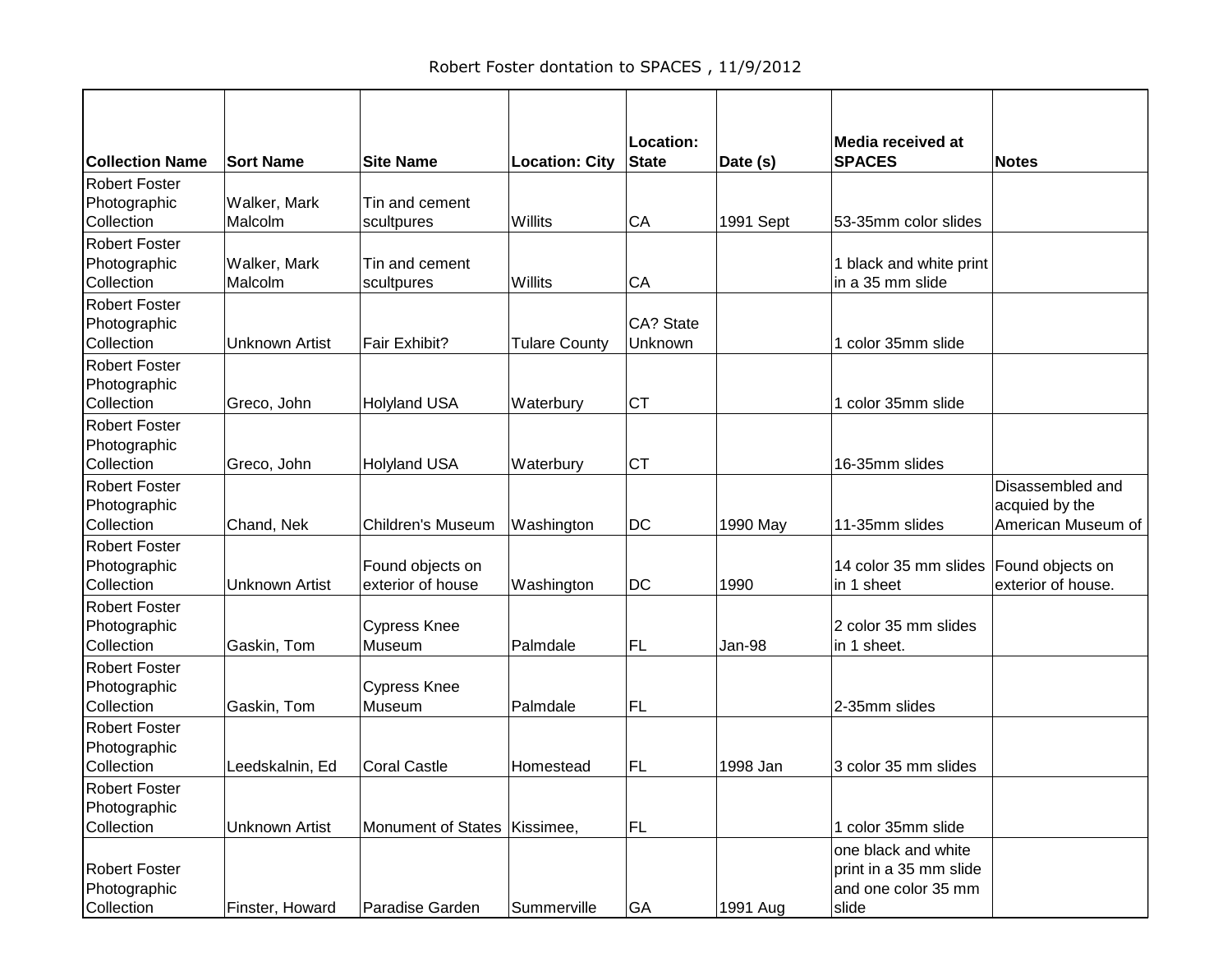|                                                    |                       |                                            |                       | Location:    |            | Media received at                                                                                       |                      |
|----------------------------------------------------|-----------------------|--------------------------------------------|-----------------------|--------------|------------|---------------------------------------------------------------------------------------------------------|----------------------|
| <b>Collection Name</b>                             | <b>Sort Name</b>      | <b>Site Name</b>                           | <b>Location: City</b> | <b>State</b> | Date (s)   | <b>SPACES</b>                                                                                           | <b>Notes</b>         |
| <b>Robert Foster</b>                               |                       |                                            |                       |              |            |                                                                                                         |                      |
| Photographic                                       |                       |                                            |                       |              |            |                                                                                                         |                      |
| Collection                                         | Finster, Howard       | Paradise Garden                            | Summerville           | GA           |            | 19-35mm slides                                                                                          |                      |
| <b>Robert Foster</b>                               |                       |                                            |                       |              |            |                                                                                                         |                      |
| Photographic                                       |                       | Drive-thru Bible                           | Woodville (near       |              |            |                                                                                                         |                      |
| Collection                                         | Ruth, John D.         | Garden                                     | Union Pt.)            | GA           |            | 11-35mm slides                                                                                          |                      |
| <b>Robert Foster</b>                               |                       |                                            |                       |              |            |                                                                                                         | Painted concrete,    |
| Photographic                                       |                       | Drive-thru Bible                           | Woodville (near       |              |            |                                                                                                         | wood, found objects, |
| Collection                                         | Ruth, John D.         | Garden                                     | Union Pt.)            | GA           | Jan. 1991  | 17-35mm slides                                                                                          | in grove of trees    |
| <b>Robert Foster</b>                               |                       |                                            |                       |              |            |                                                                                                         |                      |
| Photographic                                       |                       | Drive-thru Bible                           | Woodville (near       |              |            |                                                                                                         |                      |
| Collection                                         | Ruth, John D.         | Garden                                     | Union Pt.)            | GA           | 1991 Jan   | 83-35mm slides                                                                                          |                      |
| <b>Robert Foster</b>                               |                       |                                            |                       |              |            |                                                                                                         |                      |
| Photographic                                       |                       | Grotto of                                  |                       |              |            |                                                                                                         | Concrete, deodes,    |
| Collection                                         | Dobberstein, Paul     | Redemption                                 | West Bend             | IA           | Sept. 1989 | 51-35mm slides                                                                                          | letc.                |
| <b>Robert Foster</b><br>Photographic<br>Collection | Dobberstein, Paul     | Grotto of<br>Redemption                    | West Bend             | IA           |            | 4 -35 mm slides by<br>RF; 5 commercially<br>produced color 35 mm<br>slides from the Grotto<br>giftshop. |                      |
| <b>Robert Foster</b>                               |                       |                                            |                       |              |            |                                                                                                         |                      |
| Photographic                                       |                       |                                            |                       |              |            |                                                                                                         |                      |
| Collection                                         | Palmer, B.J.          | Little Bit of Heaven                       | Davenport             | IA           |            | 2-3 color 35mm slides                                                                                   |                      |
| <b>Robert Foster</b><br>Photographic<br>Collection | <b>Unknown Artist</b> | Pocahontas statue<br>(roadside attraction) | Pocahontas            | IA           | 1989 Sept  | 2 color 35 mm slides<br>in 1 sheet                                                                      |                      |
| <b>Robert Foster</b>                               |                       |                                            |                       |              |            |                                                                                                         |                      |
| Photographic                                       |                       | Pocahontas statue                          |                       |              |            | 3 color 35 mm slides                                                                                    |                      |
| Collection                                         | <b>Unknown Artist</b> | (roadside attraction)                      | Pocahontas            | IA           | 1989 Sept  | in 1 sheet                                                                                              |                      |
| <b>Robert Foster</b>                               |                       |                                            |                       |              |            |                                                                                                         |                      |
| Photographic                                       |                       |                                            |                       |              |            |                                                                                                         |                      |
| Collection                                         | Grabowski, Vic        | Grabowski Memorial Lake Zurich             |                       | IL           | 1989 Sept  | 22-35mm slides                                                                                          |                      |
| <b>Robert Foster</b>                               |                       |                                            |                       |              |            |                                                                                                         |                      |
| Photographic                                       |                       |                                            |                       |              |            |                                                                                                         |                      |
| Collection                                         | Grabowski, Vic        | Grabowski Memorial Lake Zurich             |                       | IL           |            | 1 color 35 mm slide                                                                                     |                      |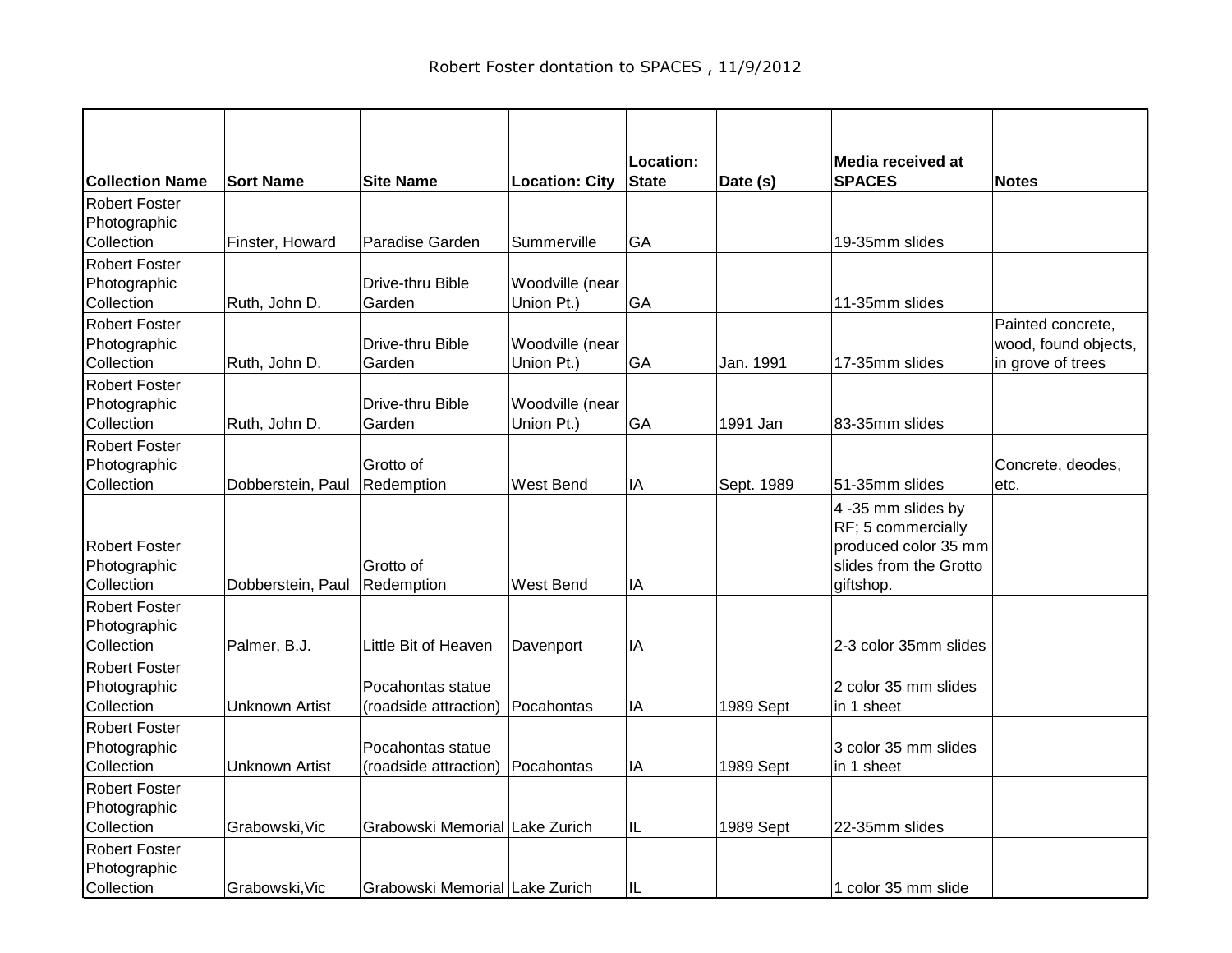|                        |                       |                                |                       | Location: |             | <b>Media received at</b> |                      |
|------------------------|-----------------------|--------------------------------|-----------------------|-----------|-------------|--------------------------|----------------------|
| <b>Collection Name</b> | <b>Sort Name</b>      | <b>Site Name</b>               | <b>Location: City</b> | State     | Date (s)    | <b>SPACES</b>            | <b>Notes</b>         |
| <b>Robert Foster</b>   |                       |                                |                       |           |             |                          |                      |
| Photographic           |                       |                                |                       |           |             |                          |                      |
| Collection             | Grabowski, Vic        | Grabowski Memorial Lake Zurich |                       | IL        |             | 1 color 35 mm slide      |                      |
| <b>Robert Foster</b>   |                       |                                |                       |           |             |                          |                      |
| Photographic           |                       |                                |                       |           |             |                          |                      |
| Collection             | Grabowski, Vic        | Grabowski Memorial Lake Zurich |                       | IL        |             | 1-35mm slide             |                      |
| <b>Robert Foster</b>   |                       |                                |                       |           |             |                          |                      |
| Photographic           |                       |                                |                       |           |             |                          |                      |
| Collection             | Grabowski, Vic        | Grabowski Memorial Lake Zurich |                       | IL        | Jul-89      | 13-35mm color slides     |                      |
| <b>Robert Foster</b>   |                       |                                |                       |           |             |                          |                      |
| Photographic           |                       | Jubilee Rock                   |                       |           |             |                          |                      |
| Collection             | Notzke, Bill          | Garden                         | <b>Brimfield</b>      | IL        |             | 5-35mm slide             |                      |
| <b>Robert Foster</b>   |                       |                                |                       |           |             |                          |                      |
| Photographic           |                       | Jubilee Rock                   |                       |           |             |                          |                      |
| Collection             | Notzke, Bill          | Garden                         | <b>Brimfield</b>      | IL        | 1989 Sept   | 16-35mm color slides     |                      |
| <b>Robert Foster</b>   |                       |                                |                       |           |             |                          |                      |
| Photographic           |                       | <b>Jubilee Rock</b>            |                       |           |             |                          | Quartz, concrete,    |
| Collection             | Notzke, Bill          | Garden                         | <b>Brimfield</b>      | IL        | 1989 Sept   | 13-35mm slides           | metal plaque.        |
|                        |                       |                                |                       |           |             | 12-35mm slides; 5-       |                      |
| <b>Robert Foster</b>   |                       |                                |                       |           |             | commercially             |                      |
| Photographic           |                       |                                |                       |           |             | produced 35mm            | Some images from     |
| Collection             | Onan, Jim             | Gold Pyramid House Wadsworth   |                       | IL        | 1989 Sept   | slides                   | Jim Onan's gift shop |
| <b>Robert Foster</b>   |                       |                                |                       |           |             |                          |                      |
| Photographic           | Swewcyzk,             |                                |                       |           |             |                          |                      |
| Collection             | Mitchell              | Polski Artiste                 | Chicago               | IL        |             | 1 color 35mm slide       |                      |
| <b>Robert Foster</b>   |                       |                                |                       |           |             |                          |                      |
| Photographic           | Swewcyzk,             |                                |                       |           |             |                          |                      |
| Collection             | Mitchell              | Polski Artiste                 | Chicago               | IL        | 1989 Sept   | 14-35mm slides           |                      |
| <b>Robert Foster</b>   |                       |                                |                       |           |             |                          |                      |
| Photographic           | Swewcyzk,             |                                |                       |           |             |                          |                      |
| Collection             | Mitchell              | Polski Artiste                 | Chicago               | Ш         |             | 2-35mm slides            |                      |
| <b>Robert Foster</b>   |                       |                                |                       |           |             |                          |                      |
| Photographic           | Swewcyzk,             |                                |                       |           | 1989 July & |                          |                      |
| Collection             | Mitchell              | Polski Artiste                 | Chicago               | IL        | Sept        | 63-35mm color slides     |                      |
| <b>Robert Foster</b>   |                       |                                |                       |           |             |                          |                      |
| Photographic           |                       | Grotto, Seminary of            |                       |           |             |                          |                      |
| Collection             | <b>Unknown Artist</b> | St. Mary of the Lake Mundelein |                       | IL        |             | 2 color 35mm slides      |                      |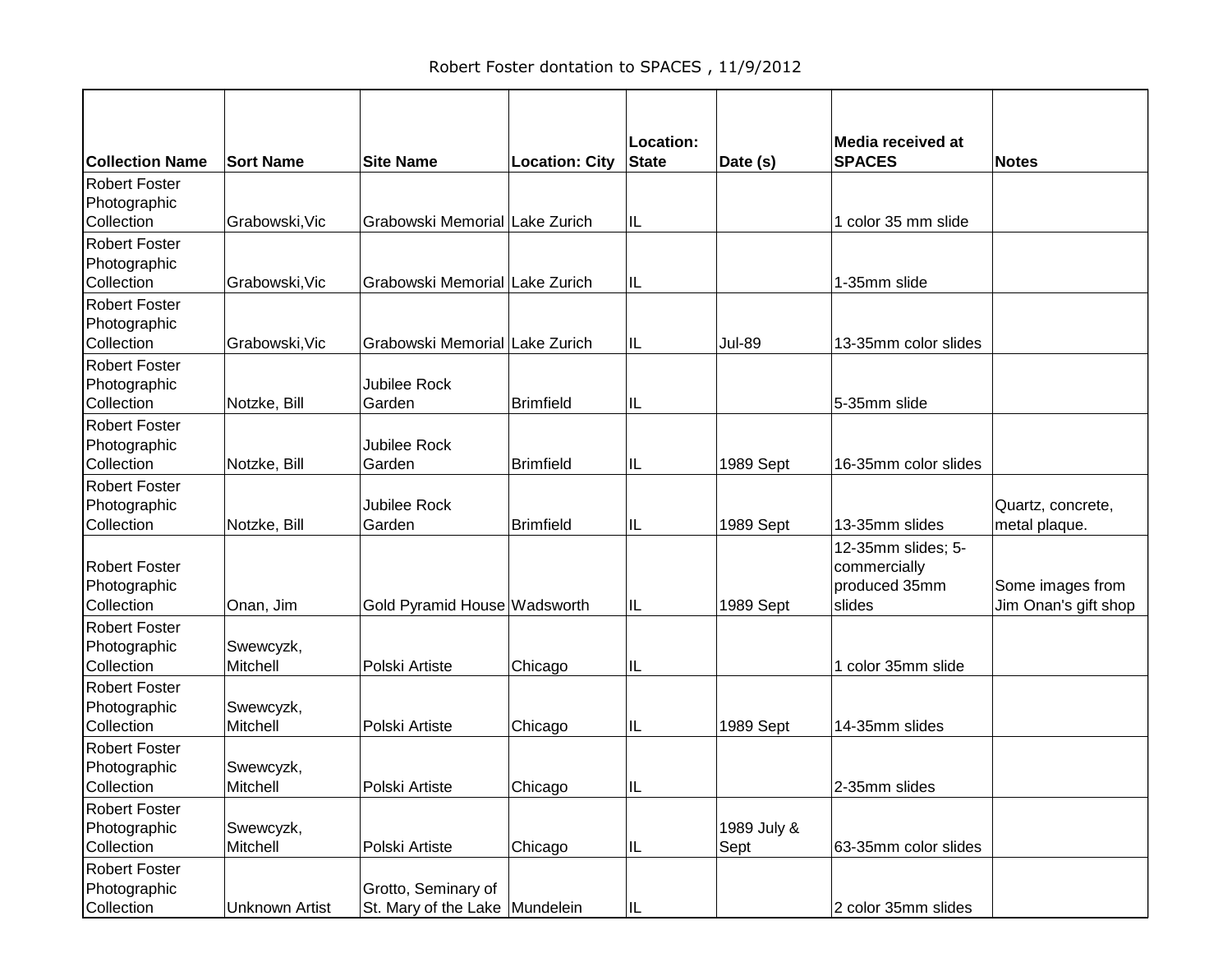|                        |                       |                      |                       | Location:    |                 | <b>Media received at</b> |                   |
|------------------------|-----------------------|----------------------|-----------------------|--------------|-----------------|--------------------------|-------------------|
| <b>Collection Name</b> | <b>Sort Name</b>      | <b>Site Name</b>     | <b>Location: City</b> | <b>State</b> | Date (s)        | <b>SPACES</b>            | <b>Notes</b>      |
| <b>Robert Foster</b>   |                       | "Mr. Imagination,"   |                       |              |                 |                          |                   |
| Photographic           | Warmack,              | and his artwork in   |                       |              |                 |                          |                   |
| Collection             | Gregory               | his apartment        | Chicago               | IL           | 1989 Sept       | 3 color 35 mm slides     | Mixed media.      |
| <b>Robert Foster</b>   |                       | "Mr. Imagination,"   |                       |              |                 |                          |                   |
| Photographic           | Warmack,              | and his artwork in   |                       |              |                 |                          |                   |
| Collection             | Gregory               | his apartment        | Chicago               | IL           |                 | 1-35mm slide             |                   |
| <b>Robert Foster</b>   |                       |                      |                       |              |                 |                          |                   |
| Photographic           |                       | Miniature            |                       |              |                 |                          |                   |
| Collection             | Deeble, Florence      | Landscapes           | Lucas                 | KS           | 1989 July       | 7-35mm slides            |                   |
| <b>Robert Foster</b>   |                       |                      |                       |              |                 |                          |                   |
| Photographic           |                       | Miniature            |                       |              |                 |                          |                   |
| Collection             | Deeble, Florence      | Landscapes           | Lucas                 | KS           | 1989 Sept       | 1 color 35 mm slide      |                   |
| <b>Robert Foster</b>   |                       |                      |                       |              |                 | 1 Polaroid photo,        |                   |
| Photographic           |                       |                      |                       |              |                 | detail; and 7 color 35   |                   |
| Collection             | Dinsmoor, S.P.        | Garden of Eden       | Lucas                 | KS           | 1989 Sept       | mm slides in 1 sheet     |                   |
| <b>Robert Foster</b>   |                       |                      |                       |              |                 |                          |                   |
| Photographic           |                       |                      |                       |              |                 |                          |                   |
| Collection             | Dinsmoor, S.P.        | Garden of Eden       | Lucas                 | KS           |                 | 2 color 35 mm slides     |                   |
| <b>Robert Foster</b>   |                       |                      |                       |              |                 |                          |                   |
| Photographic           |                       |                      |                       |              |                 |                          | Grass Roots Art   |
| Collection             | Dinsmoor, S.P.        | Garden of Eden       | Lucas                 | KS           | Sept. 1989      | 75-35mm color slides     | Slides.           |
| <b>Robert Foster</b>   | Kansas                |                      |                       |              |                 |                          |                   |
| Photographic           | Grassroots Art        | Museum of            |                       |              |                 | 9 color 35 mm slides     |                   |
| Collection             | Association           | Grassroots Art       | Lucas                 | KS           | 1989 Sept       | in 1 sheet.              |                   |
|                        |                       |                      |                       |              | 1989 Aug.       |                          |                   |
| <b>Robert Foster</b>   |                       |                      |                       |              | though not      |                          |                   |
| Photographic           |                       | Wood carver (artist  |                       |              | developed until | 9 color 35 mm slides     |                   |
| Collection             | McKenzie, Carl        | depicted)            | Nada                  | KY           | January 1990    | in 1 sheet.              | NEW: In KY folder |
| <b>Robert Foster</b>   |                       |                      |                       |              |                 |                          |                   |
| Photographic           |                       | Garden of artificial |                       |              |                 | 11 color 35 mm slide     |                   |
| Collection             | <b>Unknown Artist</b> | flowers              | Unknown               | KY           | 1989 Aug        | sin 1 sheet.             |                   |
| <b>Robert Foster</b>   | McCoy, Leo and        |                      |                       |              |                 |                          |                   |
| Photographic           | Wilhemena "Willie     |                      |                       |              |                 | 1 black and white print  |                   |
| Collection             | Mae"                  |                      | Campti                | LA           |                 | in a 35 mm slide         |                   |
| <b>Robert Foster</b>   | McCoy, Leo and        |                      |                       |              |                 |                          |                   |
| Photographic           | Wilhemena "Willie     |                      |                       |              |                 |                          |                   |
| Collection             | Mae"                  |                      | Campti                | LA           |                 | 1-35mm slide             |                   |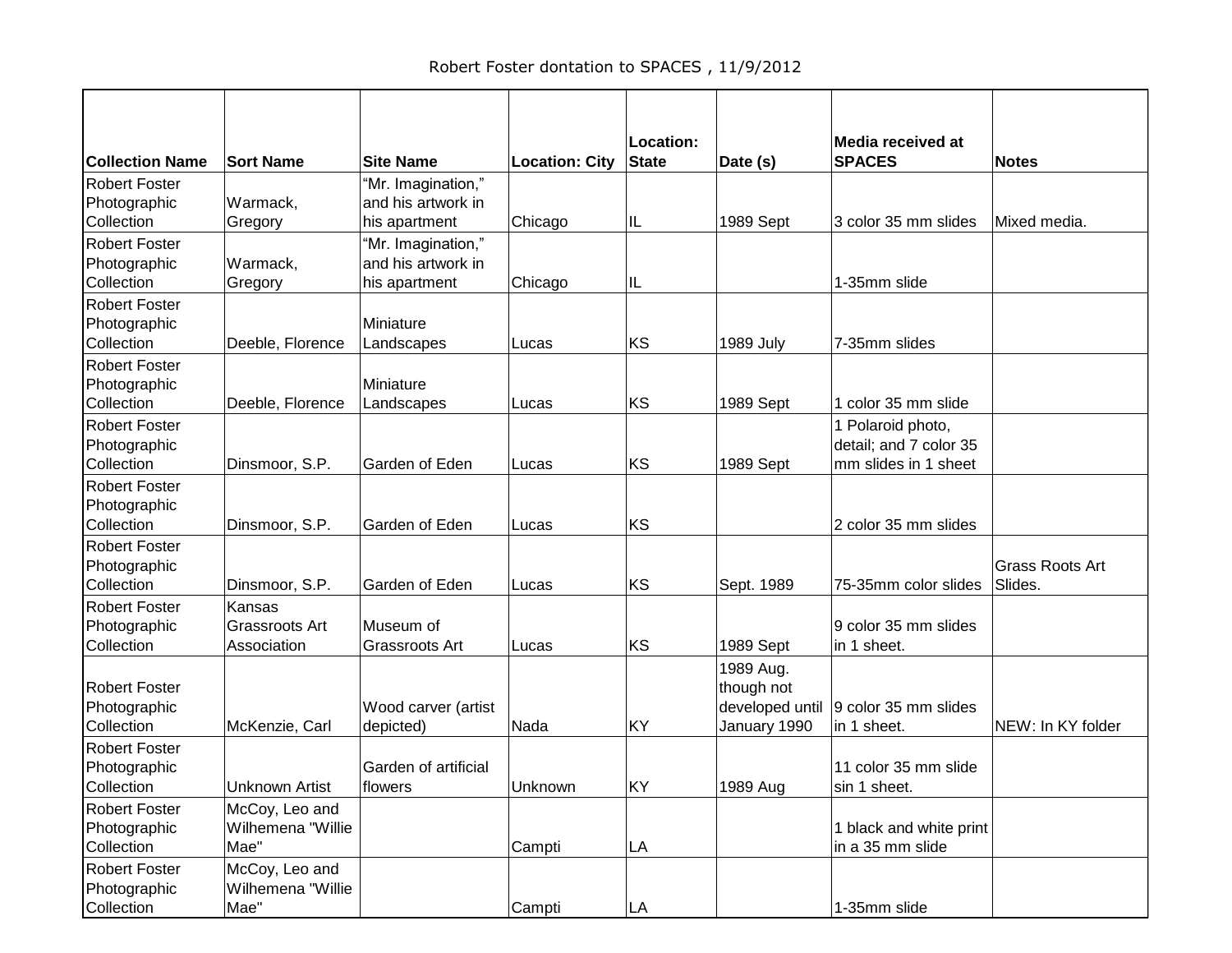|                                                    |                                     |                               |                       | Location:    |           | <b>Media received at</b>              |                                                                                                                          |
|----------------------------------------------------|-------------------------------------|-------------------------------|-----------------------|--------------|-----------|---------------------------------------|--------------------------------------------------------------------------------------------------------------------------|
| <b>Collection Name</b>                             | <b>Sort Name</b>                    | <b>Site Name</b>              | <b>Location: City</b> | <b>State</b> | Date (s)  | <b>SPACES</b>                         | <b>Notes</b>                                                                                                             |
| <b>Robert Foster</b><br>Photographic               | McCoy, Leo and<br>Wilhemena "Willie |                               |                       |              |           |                                       |                                                                                                                          |
| Collection                                         | Mae"                                |                               | Campti                | LA           | 1991 Jan  | 67-35mm color slides                  |                                                                                                                          |
| <b>Robert Foster</b>                               |                                     |                               |                       |              |           |                                       | dinosaurs, signage,<br>replicas of dinosaur<br>prints, building with<br>educational drawings,<br>quarry site, started by |
| Photographic<br>Collection                         | Nash, Carlton                       | Nas Dino Land                 |                       | МA           | 1989 Sept | 28-35mm slides                        | Nash in 1939. Carlton<br>Nash died in 1996.                                                                              |
| <b>Robert Foster</b>                               |                                     |                               | South Hadley          |              |           |                                       |                                                                                                                          |
| Photographic                                       |                                     |                               |                       |              |           |                                       |                                                                                                                          |
| Collection                                         | Stenman, Elis                       | Paper House                   | Pigeon Cove           | MA           | 1990 Sept | 6-35mm slides                         |                                                                                                                          |
| <b>Robert Foster</b>                               |                                     |                               |                       |              |           |                                       |                                                                                                                          |
| Photographic                                       |                                     |                               |                       |              |           |                                       |                                                                                                                          |
| Collection                                         | Stenman, Elis                       | Paper House                   | Pigeon Cove           | MA           | 1990 Sept | 16-35mm slides                        |                                                                                                                          |
| <b>Robert Foster</b><br>Photographic               | Ladew, Harvey<br>Smith              | Ladew Topiary<br>Gardens      |                       | <b>MD</b>    |           | 20-35mm slides                        |                                                                                                                          |
| Collection                                         |                                     |                               | Towson (near)         |              | 1990 May  |                                       |                                                                                                                          |
| <b>Robert Foster</b><br>Photographic<br>Collection | Canfield, Jeanette                  | Plastic toys tied in<br>trees | Detroit               | MI           |           | 2-35mm slides                         |                                                                                                                          |
| <b>Robert Foster</b><br>Photographic<br>Collection | Canfield, Jeanette                  | Plastic toys tied in<br>trees | Detroit               | MI           | 1990 Aug  | 9-35mm slides                         | Plastic toys tied in<br>trees. Status<br>unknown                                                                         |
| <b>Robert Foster</b><br>Photographic<br>Collection | Evans, Edsel                        | Home environment              | Detroit               | MI           | Aug. 1990 | 22-35mm slides,<br>some depict "L.C." | 1990. House had a<br>red, white, and blue<br>decorative theme and                                                        |
| <b>Robert Foster</b><br>Photographic<br>Collection | Guyton, Tyree                       | Heidelberg Project            | Detroit               | MI           |           | 1 color 35 mm slide                   |                                                                                                                          |
| <b>Robert Foster</b><br>Photographic<br>Collection | Guyton, Tyree                       | <b>Heidelberg Project</b>     | Detroit               | MI           |           | 13-35mm slides                        |                                                                                                                          |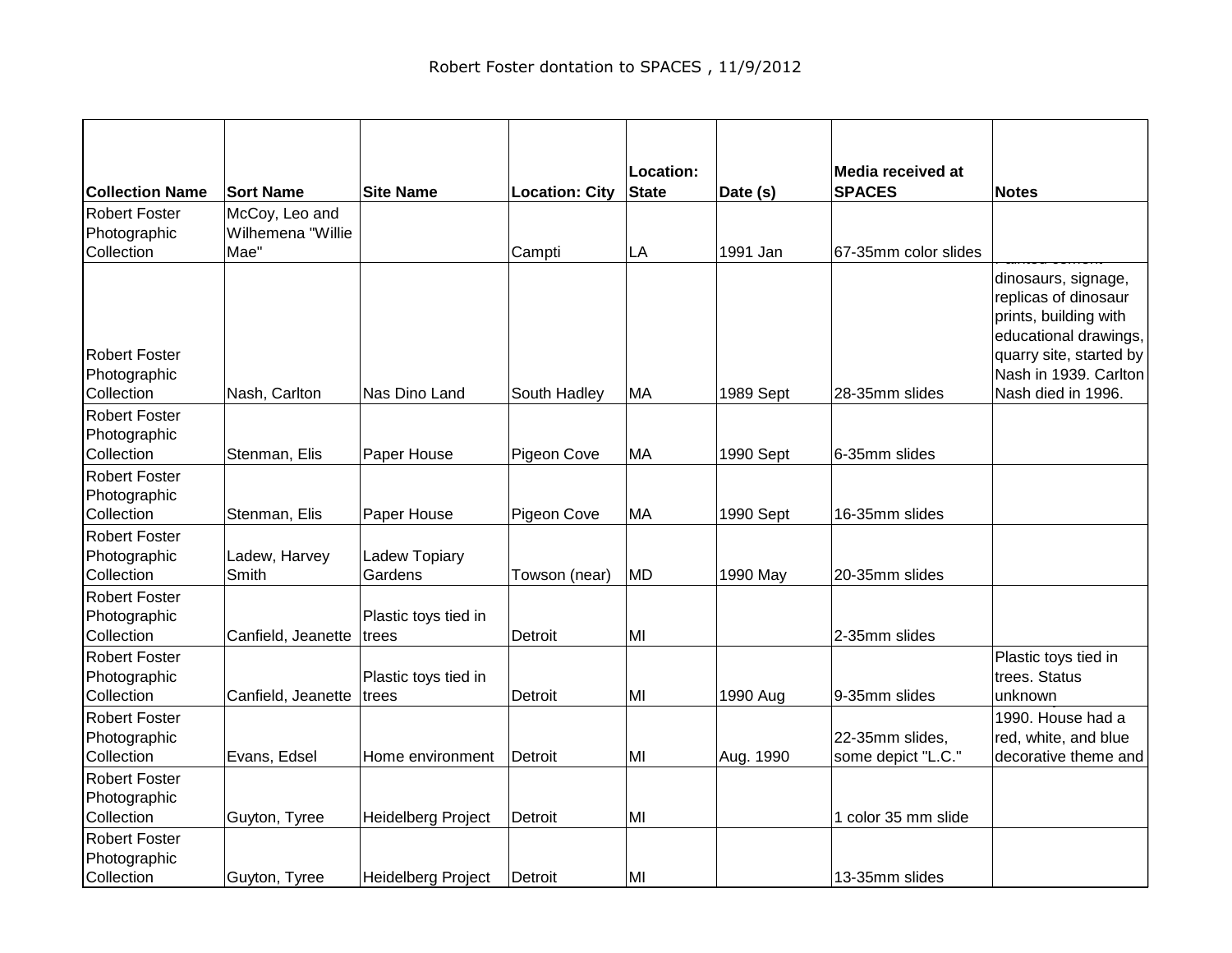| <b>Collection Name</b>                             | <b>Sort Name</b>            | <b>Site Name</b>    | <b>Location: City</b> | Location:<br><b>State</b> | Date (s) | Media received at<br><b>SPACES</b> | <b>Notes</b>                                                                                                                                                                                                                                                                  |
|----------------------------------------------------|-----------------------------|---------------------|-----------------------|---------------------------|----------|------------------------------------|-------------------------------------------------------------------------------------------------------------------------------------------------------------------------------------------------------------------------------------------------------------------------------|
| <b>Robert Foster</b><br>Photographic<br>Collection | Guyton, Tyree               | Heidelberg Project  | Detroit               | MI                        | 1990 Aug | 107-35mm slides                    | paint on abandoned<br>houses, materials<br>sometimes donated<br>by others.<br>Freestanding<br>sculptures of found                                                                                                                                                             |
| <b>Robert Foster</b><br>Photographic<br>Collection | Harrison, Robert            |                     | Detroit               | MI                        |          | 7-35mm slides                      | and plastic coated<br>with cement and<br>painted. Astroturf.                                                                                                                                                                                                                  |
| <b>Robert Foster</b><br>Photographic<br>Collection | Harrison, Robert            |                     | Detroit               | MI                        |          | 5-35mm slides                      |                                                                                                                                                                                                                                                                               |
| <b>Robert Foster</b><br>Photographic<br>Collection | Harrison, Robert            |                     | Detroit               | MI                        | 1990 Aug | 50-35mm slides                     | made of cement<br>backed by newspaper<br>and painted;<br>Astroturf; and ponds                                                                                                                                                                                                 |
| <b>Robert Foster</b><br>Photographic<br>Collection | Holmes, Leonard             | <b>Yard Show</b>    | Detroit               | MI                        |          | 8-35mm slides                      |                                                                                                                                                                                                                                                                               |
| <b>Robert Foster</b><br>Photographic<br>Collection | Holmes, Leonard   Yard Show |                     | Detroit               | MI                        | 1990 Aug | 18-35mm slides                     | Salu to have<br>assembled "3,100"<br>pieces", including<br>broken toilets and<br>sinks, blue milk<br>crates, blue garbaga<br>can tops, blue<br>laundry jugs,<br>reflective metal items.<br>Mr. Holmes covered<br>his lawn and the lawn<br>of the house next<br>door after his |
| <b>Robert Foster</b><br>Photographic<br>Collection | Overholzer, R.W.            | Shrine of the Pines | Baldwin               | MI                        |          | 1 color 35mm slide                 |                                                                                                                                                                                                                                                                               |
| <b>Robert Foster</b><br>Photographic<br>Collection | Prentiss                    |                     | Detroit               | MI                        |          | 3-35mm slides                      |                                                                                                                                                                                                                                                                               |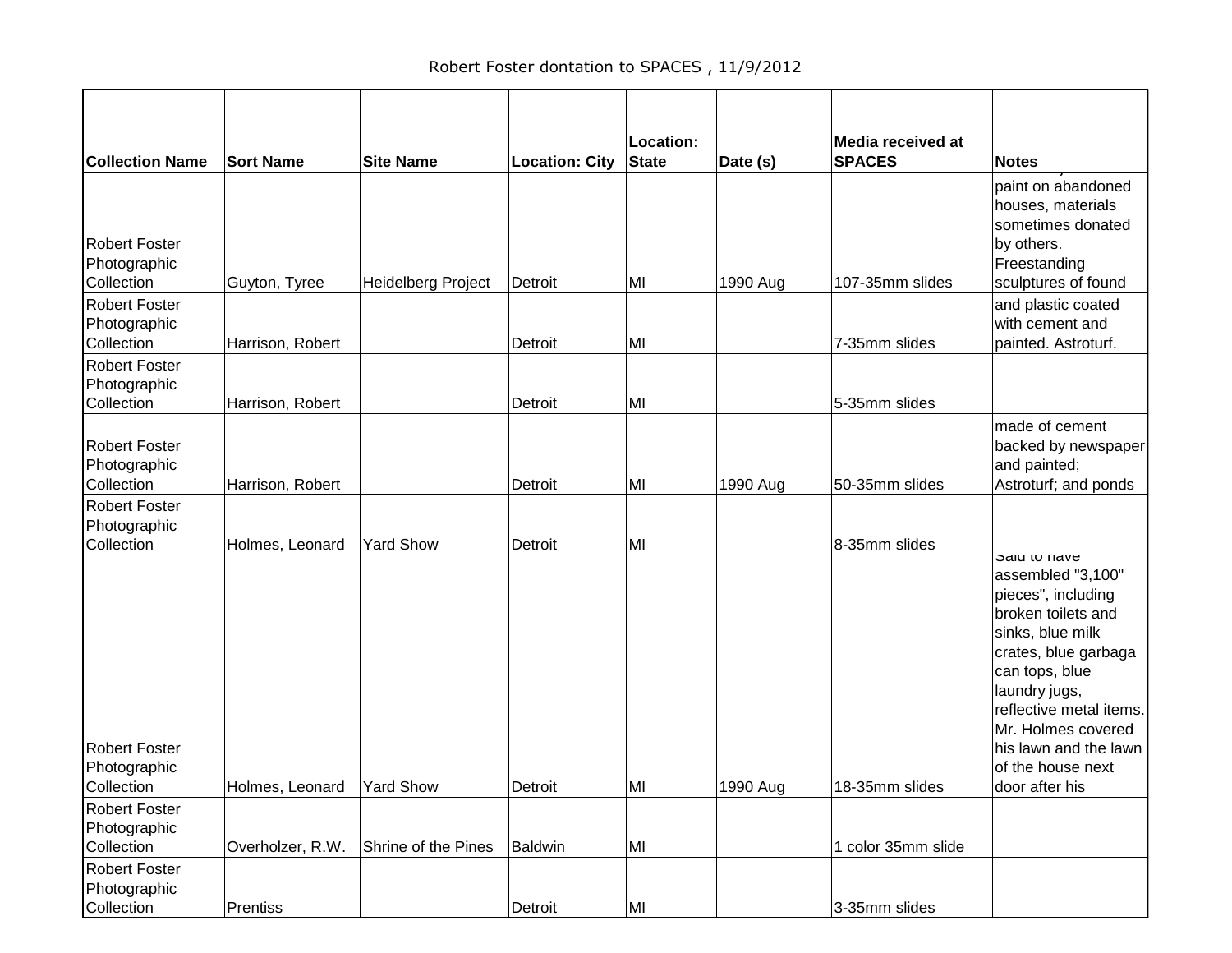| <b>Collection Name</b>                             | <b>Sort Name</b>                   | <b>Site Name</b>               | <b>Location: City</b> | Location:<br><b>State</b> | Date (s)  | Media received at<br><b>SPACES</b>                                                                                                                                          | <b>Notes</b>                                                                                     |
|----------------------------------------------------|------------------------------------|--------------------------------|-----------------------|---------------------------|-----------|-----------------------------------------------------------------------------------------------------------------------------------------------------------------------------|--------------------------------------------------------------------------------------------------|
| <b>Robert Foster</b>                               |                                    |                                |                       |                           |           |                                                                                                                                                                             |                                                                                                  |
| Photographic                                       |                                    |                                |                       |                           |           |                                                                                                                                                                             |                                                                                                  |
| Collection                                         | Smolack, Stanley                   | Legs Inn                       | <b>Cross Village</b>  | MI                        |           | 2 color 35mm slides                                                                                                                                                         |                                                                                                  |
| <b>Robert Foster</b><br>Photographic<br>Collection | <b>Unknown Artist</b>              | Prentice                       | Detroit               | MI                        | 1990 Aug  | 7-35mm slides                                                                                                                                                               | pieces, stuffed<br>animals, sticks and<br>pallets. Has an old<br>school bus on<br>property. Late |
| <b>Robert Foster</b>                               |                                    |                                |                       |                           |           |                                                                                                                                                                             | Building in the shape                                                                            |
| Photographic<br>Collection                         | <b>Unknown Artist</b>              | Manny's Cupboard               | Natchez               | MI                        | 1991 Jan  | 7-35mm slides                                                                                                                                                               | of a woman's<br>hoopskirt.                                                                       |
| <b>Robert Foster</b><br>Photographic<br>Collection | <b>Unknown Artist</b>              | Minature City, Clinch<br>Park  | <b>Traverse City</b>  | MI                        |           | 1 color 35mm slide                                                                                                                                                          |                                                                                                  |
| <b>Robert Foster</b><br>Photographic<br>Collection | Melton, Claude                     | <b>Nativity Rock</b><br>Museum | Kearney               | <b>MO</b>                 |           | 2 color 35 mm slides                                                                                                                                                        |                                                                                                  |
| <b>Robert Foster</b><br>Photographic<br>Collection | Melton, Claude                     | <b>Nativity Rock</b><br>Museum | Kearney               | <b>MO</b>                 |           | 15-35mm slides                                                                                                                                                              |                                                                                                  |
| <b>Robert Foster</b><br>Photographic<br>Collection | Melton, Claude                     | <b>Nativity Rock</b><br>Museum | Kearney               | <b>MO</b>                 | 1989 Sept | 28-35mm color sides                                                                                                                                                         |                                                                                                  |
| <b>Robert Foster</b><br>Photographic<br>Collection | Melton, Claude                     | <b>Nativity Rock</b><br>Museum | Kearney               | MO                        | 1989 Sept | 2-35mm slides                                                                                                                                                               | Found objects,<br>concrete, paint.<br>Interior.                                                  |
| <b>Robert Foster</b><br>Photographic<br>Collection | Arbuckel, George   Cement Statuary |                                | Vineland              | NJ                        |           | 1 sheet with 2 black<br>and white negatives, 2<br>$\frac{1}{2}$ x 4 $\frac{1}{2}$ and 1 sheet<br>with 4 black and white<br>negatives $2 \frac{1}{4} \times 2 \frac{1}{4}$ . |                                                                                                  |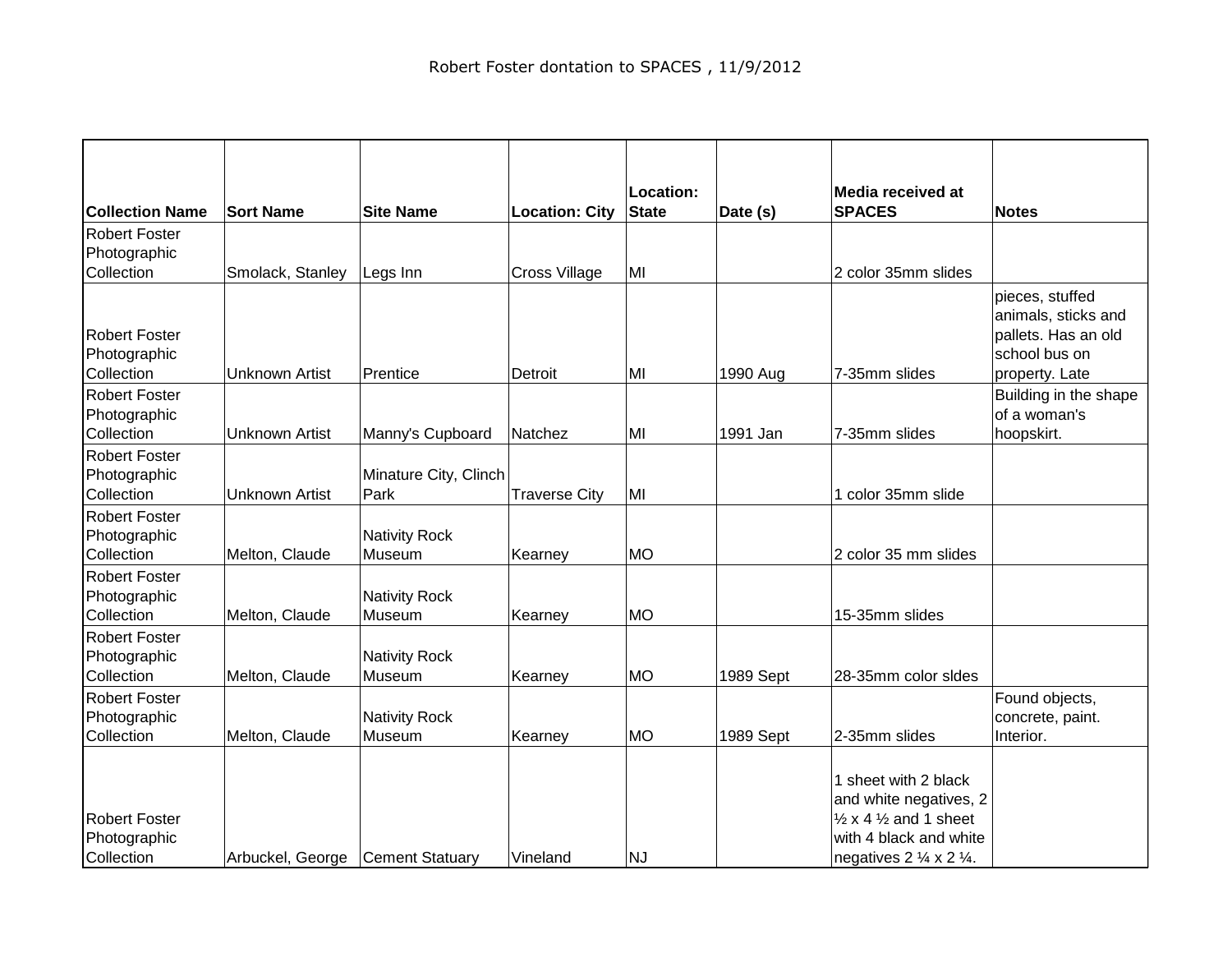|                        |                  |                        |                       | Location: |            | Media received at                    |                                               |
|------------------------|------------------|------------------------|-----------------------|-----------|------------|--------------------------------------|-----------------------------------------------|
| <b>Collection Name</b> | <b>Sort Name</b> | <b>Site Name</b>       | <b>Location: City</b> | State     | Date (s)   | <b>SPACES</b>                        | <b>Notes</b>                                  |
|                        |                  |                        |                       |           |            |                                      | Contrete foundations,<br>animals. 7 prints of |
|                        |                  |                        |                       |           |            |                                      | 1930's era                                    |
|                        |                  |                        |                       |           |            |                                      | photographs owned                             |
|                        |                  |                        |                       |           |            |                                      | by the artist's                               |
|                        |                  |                        |                       |           |            |                                      | granddaughter,                                |
|                        |                  |                        |                       |           |            | 7-prints; 1-                         | Debbie Minton;                                |
|                        |                  |                        |                       |           |            | photocopied article; 9-              | images cannot be                              |
|                        |                  |                        |                       |           |            | sheets bw 35mm                       | used without her                              |
|                        |                  |                        |                       |           |            | negs w/ contact sheet; permission. 1 |                                               |
|                        |                  |                        |                       |           |            | 4 sheets of black and                | photocopied article                           |
|                        |                  |                        |                       |           |            | white 2-1/4x2-1/4                    | about the Arbuckel                            |
|                        |                  |                        |                       |           |            | negs. Seven sheets of home, Vineland |                                               |
|                        |                  |                        |                       |           |            | black and white 2-                   | Times Journal. 9                              |
| <b>Robert Foster</b>   |                  |                        |                       |           |            | $1/4x4-3/4$ negs, 2 with             | sheets of black and                           |
| Photographic           |                  |                        |                       |           |            | attached contact                     | white 35mm negs, 4                            |
| Collection             | Arbuckel, George | <b>Cement Statuary</b> | Vineland              | <b>NJ</b> | circa 1988 | sheet.                               | with attached contact                         |
| <b>Robert Foster</b>   |                  |                        |                       |           |            |                                      | Slides. Copyright                             |
| Photographic           |                  |                        |                       |           |            |                                      | Debbie Minton-need                            |
| Collection             | Arbuckel, George | <b>Cement Statuary</b> | Vineland              | NJ        | 1988       | 164-35mm slides                      | permission; B/W                               |
| <b>Robert Foster</b>   |                  |                        |                       |           |            |                                      |                                               |
| Photographic           |                  | American Roma          |                       |           |            |                                      |                                               |
| Collection             | Cambria, Frank   | Garden                 | Paterson              | NJ        |            | 2-35mm slides                        | Painted concrete                              |
|                        |                  |                        |                       |           |            |                                      | sculpture, cast                               |
|                        |                  |                        |                       |           |            |                                      | sculpture, wood.                              |
|                        |                  |                        |                       |           |            |                                      | Sheet #1: sculptures                          |
|                        |                  |                        |                       |           |            |                                      | wrapped against the                           |
|                        |                  |                        |                       |           |            |                                      | cold, portaits of the                         |
|                        |                  |                        |                       |           |            |                                      | artsist with cast                             |
|                        |                  |                        |                       |           |            |                                      | heads of JFK. Sheet                           |
|                        |                  |                        |                       |           |            |                                      | #2: artist in fron of                         |
|                        |                  |                        |                       |           |            |                                      | "american roma                                |
|                        |                  |                        |                       |           |            |                                      | garden' environment                           |
| <b>Robert Foster</b>   |                  |                        |                       |           |            |                                      | destroyed, details of                         |
| Photographic           |                  | American Roma          |                       |           |            |                                      | painted embankment.                           |
| Collection             | Cambria, Frank   | Garden                 | Paterson              | NJ        | circa 1988 | 5 sheets-bw negs                     | Sheet#3:                                      |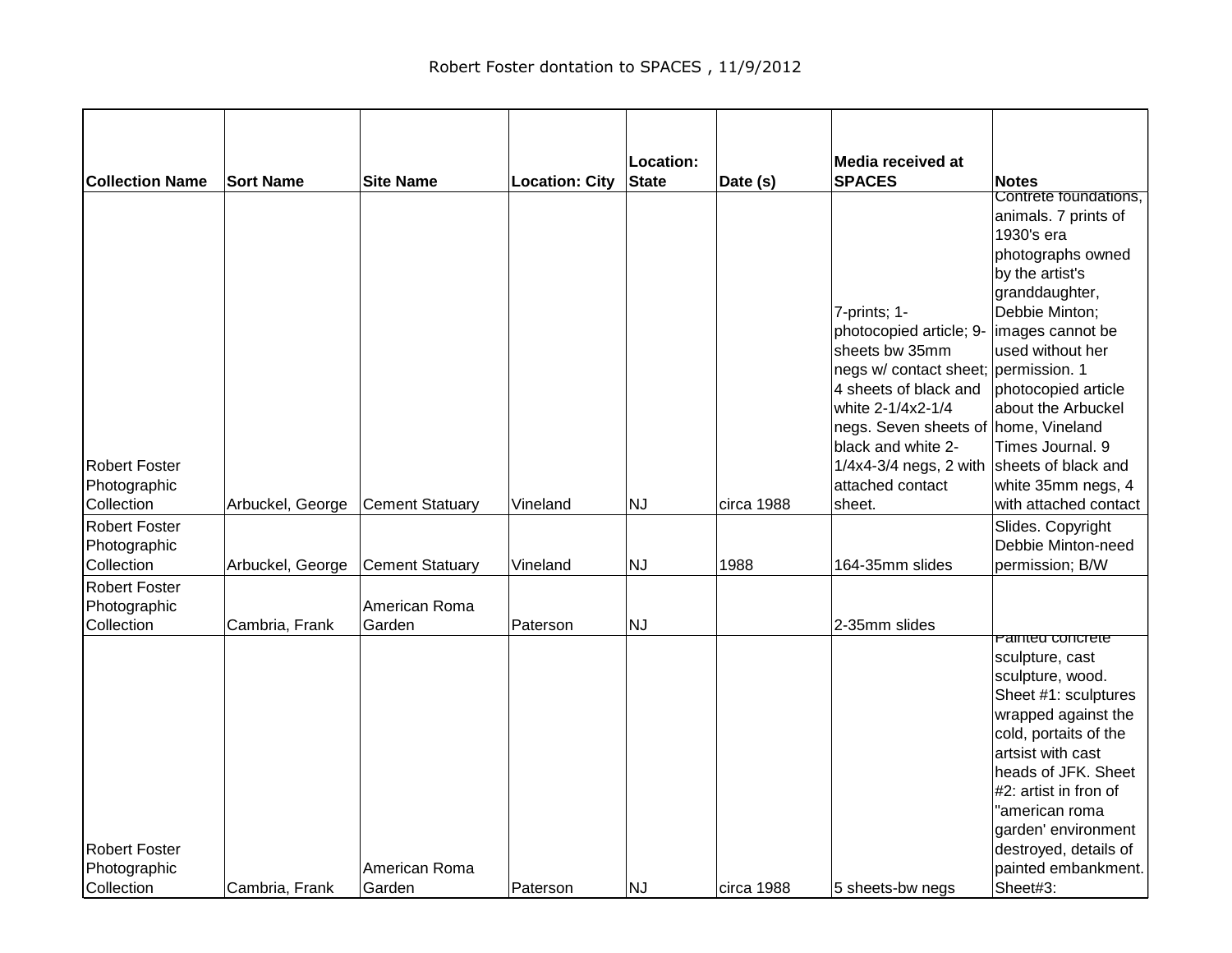| <b>Collection Name</b>                             | <b>Sort Name</b> | <b>Site Name</b>         | <b>Location: City</b>        | Location:<br><b>State</b> | Date (s)  | Media received at<br><b>SPACES</b>                                               | <b>Notes</b>                                                                                                                                                 |
|----------------------------------------------------|------------------|--------------------------|------------------------------|---------------------------|-----------|----------------------------------------------------------------------------------|--------------------------------------------------------------------------------------------------------------------------------------------------------------|
| <b>Robert Foster</b><br>Photographic<br>Collection | Cambria, Frank   | American Roma<br>Garden  | Paterson                     | <b>NJ</b>                 |           | 2, one black and white<br>photo in a 35 mm<br>slide and one color 35<br>mm slide |                                                                                                                                                              |
| <b>Robert Foster</b><br>Photographic<br>Collection | Clark, William   | Robot Man                | Newtonville                  | <b>NJ</b>                 |           | 1 color 35 mm slide                                                              |                                                                                                                                                              |
| <b>Robert Foster</b><br>Photographic<br>Collection | Clark, William   | Robot Man                | Newtonville                  | <b>NJ</b>                 |           | 8-35mm slides                                                                    |                                                                                                                                                              |
| <b>Robert Foster</b><br>Photographic<br>Collection | Clark, William   | Robot Man                | Newtonville and<br>Hammonton | <b>NJ</b>                 | 1987-1989 | 518-35mm slides                                                                  |                                                                                                                                                              |
| <b>Robert Foster</b><br>Photographic<br>Collection | Daynor, George   | <b>Palace Depression</b> | Vineland                     | <b>NJ</b>                 | 1987 Oct  | 11-35mm slides                                                                   |                                                                                                                                                              |
| <b>Robert Foster</b><br>Photographic<br>Collection | Daynor, George   | Palace Depression        | Vineland                     | <b>NJ</b>                 |           | 21-35mm slides                                                                   |                                                                                                                                                              |
| <b>Robert Foster</b><br>Photographic<br>Collection | Daynor, George   | Palace Depression        | Vineland                     | <b>NJ</b>                 |           | 1-35mm slide                                                                     |                                                                                                                                                              |
| <b>Robert Foster</b><br>Photographic<br>Collection | Daynor, George   | Palace Depression        | Vineland                     | <b>NJ</b>                 | 1987      | 130-35mm slides                                                                  | documentation of<br>Depression-era cards<br>by artist. Artist often<br>depiced in period<br>images. Cement,<br>paing, found objects.<br>Mostly demolished at |
| <b>Robert Foster</b><br>Photographic<br>Collection | Daynor, George   | Palace Depression        | Vineland                     | <b>NJ</b>                 |           | 2 (historical artist<br>postcards in color 35<br>mm slides                       |                                                                                                                                                              |
| <b>Robert Foster</b><br>Photographic<br>Collection | Dwyer, John      | <b>Totem Pole</b>        | North Plainfield NJ          |                           |           | 2 color 35 mm slide                                                              |                                                                                                                                                              |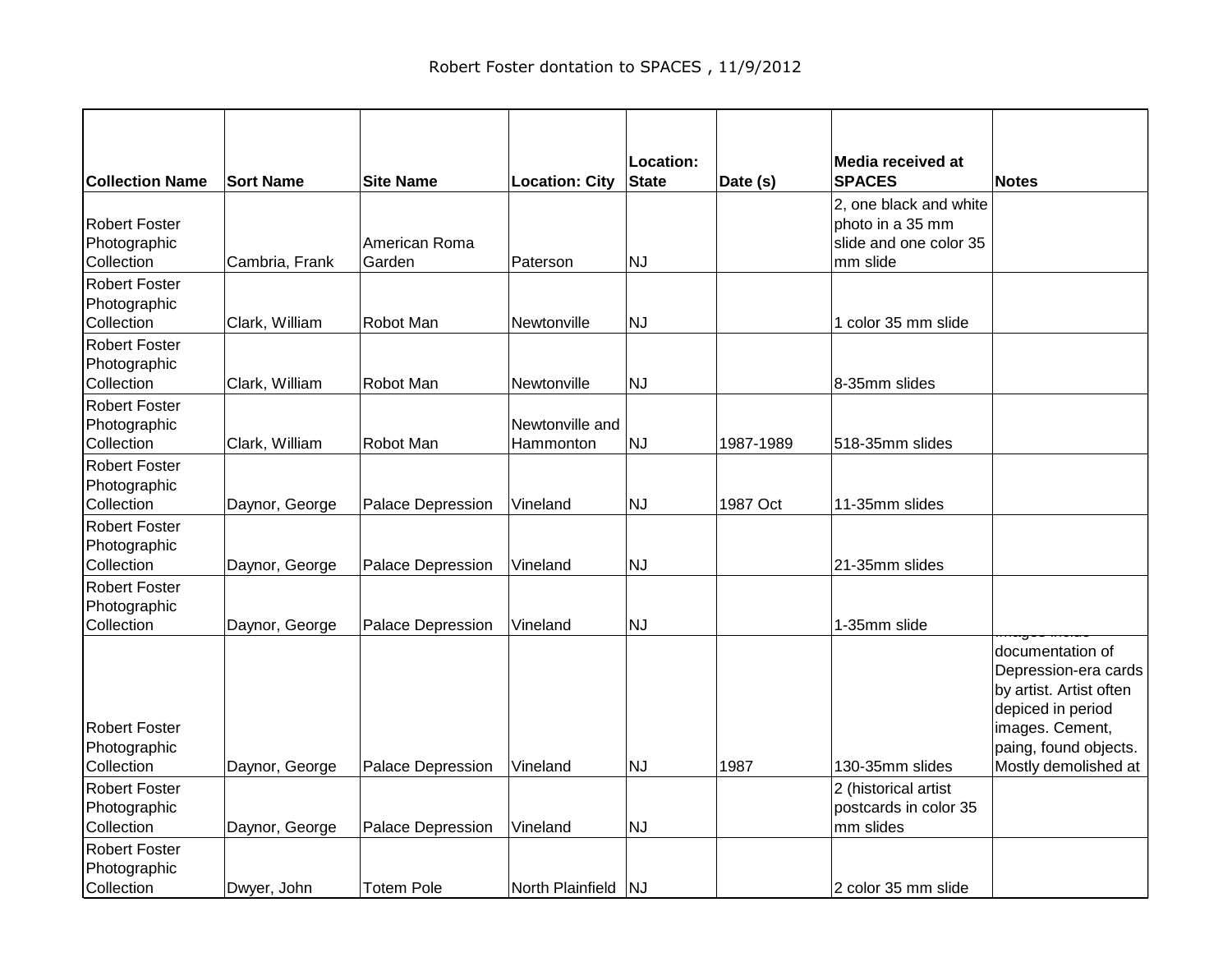| <b>Collection Name</b>                             | <b>Sort Name</b> | <b>Site Name</b>    | <b>Location: City</b> | Location:<br><b>State</b> | Date (s)                | Media received at<br><b>SPACES</b>                                                                                       | <b>Notes</b>                      |
|----------------------------------------------------|------------------|---------------------|-----------------------|---------------------------|-------------------------|--------------------------------------------------------------------------------------------------------------------------|-----------------------------------|
| <b>Robert Foster</b>                               |                  |                     |                       |                           |                         |                                                                                                                          |                                   |
| Photographic                                       |                  |                     |                       |                           |                         |                                                                                                                          |                                   |
| Collection                                         | Dwyer, John      | <b>Totem Pole</b>   | North Plainfield      | NJ                        |                         | 2-35mm slides                                                                                                            |                                   |
| <b>Robert Foster</b><br>Photographic<br>Collection | Dwyer, John      | <b>Totem Pole</b>   | North Plainfield      | NJ                        | 1989                    | 37-35mm slides; 11-2<br>1/4 negs w/ contact<br>sheet; 9-35mm B/W<br>negs (2 cut) w/<br>contact sheet (7<br>represented). | <b>Grass Roots Art</b><br>Slides. |
|                                                    |                  |                     |                       |                           |                         |                                                                                                                          | wires wound into                  |
| <b>Robert Foster</b>                               |                  |                     |                       |                           |                         |                                                                                                                          | bracelets, wind                   |
| Photographic                                       |                  |                     |                       |                           |                         |                                                                                                                          | chimes, densely                   |
| Collection                                         | Fry, George      |                     | Lambertville          | <b>NJ</b>                 | 1989 Sept               | 8-35mm slides                                                                                                            | packed pallets and                |
| <b>Robert Foster</b><br>Photographic<br>Collection | Laux, Joseph     | Fairy Garden        | Deptford              | <b>NJ</b>                 |                         | 2 color 35 mm slides<br>and 1 black and white<br>print in a 35 mm slide                                                  |                                   |
| <b>Robert Foster</b>                               |                  |                     |                       |                           |                         |                                                                                                                          |                                   |
| Photographic                                       |                  |                     |                       |                           |                         |                                                                                                                          |                                   |
| Collection                                         | Laux, Joseph     | <b>Fairy Garden</b> | Deptford              | <b>NJ</b>                 |                         | 7-35mm slides                                                                                                            |                                   |
| <b>Robert Foster</b><br>Photographic<br>Collection | Laux, Joseph     | Fairy Garden        | Deptford              | <b>NJ</b>                 | Mar.-Apr. 1988,<br>1989 | Nov. 1988, Jan. 171-35mm color<br>slides                                                                                 |                                   |
| <b>Robert Foster</b>                               | Mahalchik, John  |                     |                       |                           |                         |                                                                                                                          |                                   |
| Photographic                                       | Van Jean (Mr.    |                     |                       |                           |                         |                                                                                                                          |                                   |
| Collection                                         | Freedom)         | Fabulous 50 Acres   | Mt. Holly             | <b>NJ</b>                 | <b>1987 Nov</b>         | 7-35mm slides                                                                                                            |                                   |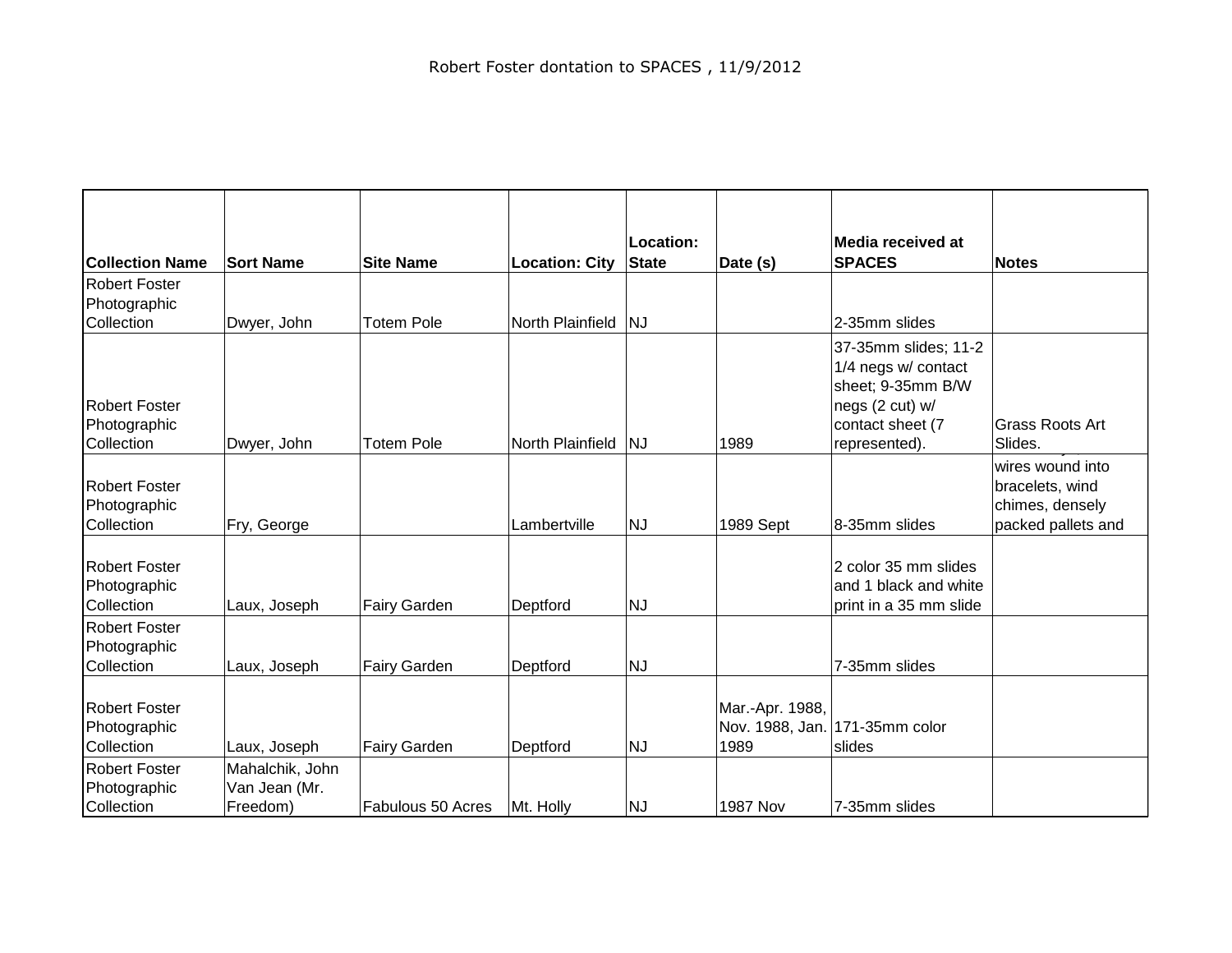|                                                                            |                                                                 |                   |                       | Location:    |                                                                    | Media received at                                                                                                                                              |                                                                                                                                                                                                                                                     |
|----------------------------------------------------------------------------|-----------------------------------------------------------------|-------------------|-----------------------|--------------|--------------------------------------------------------------------|----------------------------------------------------------------------------------------------------------------------------------------------------------------|-----------------------------------------------------------------------------------------------------------------------------------------------------------------------------------------------------------------------------------------------------|
| <b>Collection Name</b>                                                     | <b>Sort Name</b>                                                | <b>Site Name</b>  | <b>Location: City</b> | <b>State</b> | Date (s)                                                           | <b>SPACES</b>                                                                                                                                                  | <b>Notes</b>                                                                                                                                                                                                                                        |
| <b>Robert Foster</b><br>Photographic<br>Collection                         | Mahalchik, John<br>Van Jean (Mr.<br>Freedom)                    | Fabulous 50 Acres | Mt. Holly             | NJ           |                                                                    | Two sheets with black<br>and white 35 mm<br>negatives; Also<br>included: black and<br>white 35 mm<br>negatives of signs<br>abandoned on the<br>property, 1987. | <del>טוופ אומו כט</del><br>images from the<br><b>Trenton Times</b><br>(cannot be<br>reproduced without<br>permission):<br>Mahalchik standing<br>on a train he'd<br>salvaged, Mahalchik<br>with dead horses<br>behind him,<br>Mahalchik lecturing to |
| <b>Robert Foster</b><br>Photographic<br>Collection<br><b>Robert Foster</b> | Mahalchik, John<br>Van Jean (Mr.<br>Freedom)<br>Mahalchik, John | Fabulous 50 Acres | Mt. Holly             | <b>NJ</b>    |                                                                    | 11 color 35 mm slides<br>in 1 sheet; two are<br>copies of Trenton<br>Times photographs,<br>nine are Robert<br>Foster's.                                        |                                                                                                                                                                                                                                                     |
| Photographic<br>Collection                                                 | Van Jean (Mr.<br>Freedom)                                       | Fabulous 50 Acres | Mt. Holly             | NJ           |                                                                    | 10-35mm slides                                                                                                                                                 |                                                                                                                                                                                                                                                     |
| <b>Robert Foster</b><br>Photographic<br>Collection                         | Mahalchik, John<br>Van Jean (Mr.<br>Freedom)                    | Fabulous 50 Acres | Mt. Holly             | NJ           | 1987-1988;<br>reproduction c.<br>1960-1970<br>photos; c.<br>1970s. | 349-35mm slides; 22-<br>B/W 35mm negs; six<br>2 1/4 B/W negs with<br>contact sheet                                                                             | Foster 1987-1988;<br>reproduction of<br>photos taken by<br>Hazel McGlory c.<br>1960-1970; photos by                                                                                                                                                 |
| <b>Robert Foster</b><br>Photographic<br>Collection                         | Nardone, Angelo                                                 | Villa Capri       | Nutley                | NJ           | 1987-1988                                                          | 39-35mm slides                                                                                                                                                 |                                                                                                                                                                                                                                                     |
| <b>Robert Foster</b><br>Photographic<br>Collection                         | Nardone, Angelo Villa Capri                                     |                   | Nutley                | NJ           |                                                                    | 1 black and white print<br>in a 35 mm slide                                                                                                                    |                                                                                                                                                                                                                                                     |
| <b>Robert Foster</b><br>Photographic<br>Collection                         | Nardone, Angelo                                                 | Villa Capri       | Nutley                | NJ           |                                                                    | 10-35mm slides                                                                                                                                                 |                                                                                                                                                                                                                                                     |
| <b>Robert Foster</b><br>Photographic<br>Collection                         | Osterburg, Gustav                                               |                   | Spotswood             | NJ           |                                                                    | 1 copy color 35 mm<br>slide                                                                                                                                    |                                                                                                                                                                                                                                                     |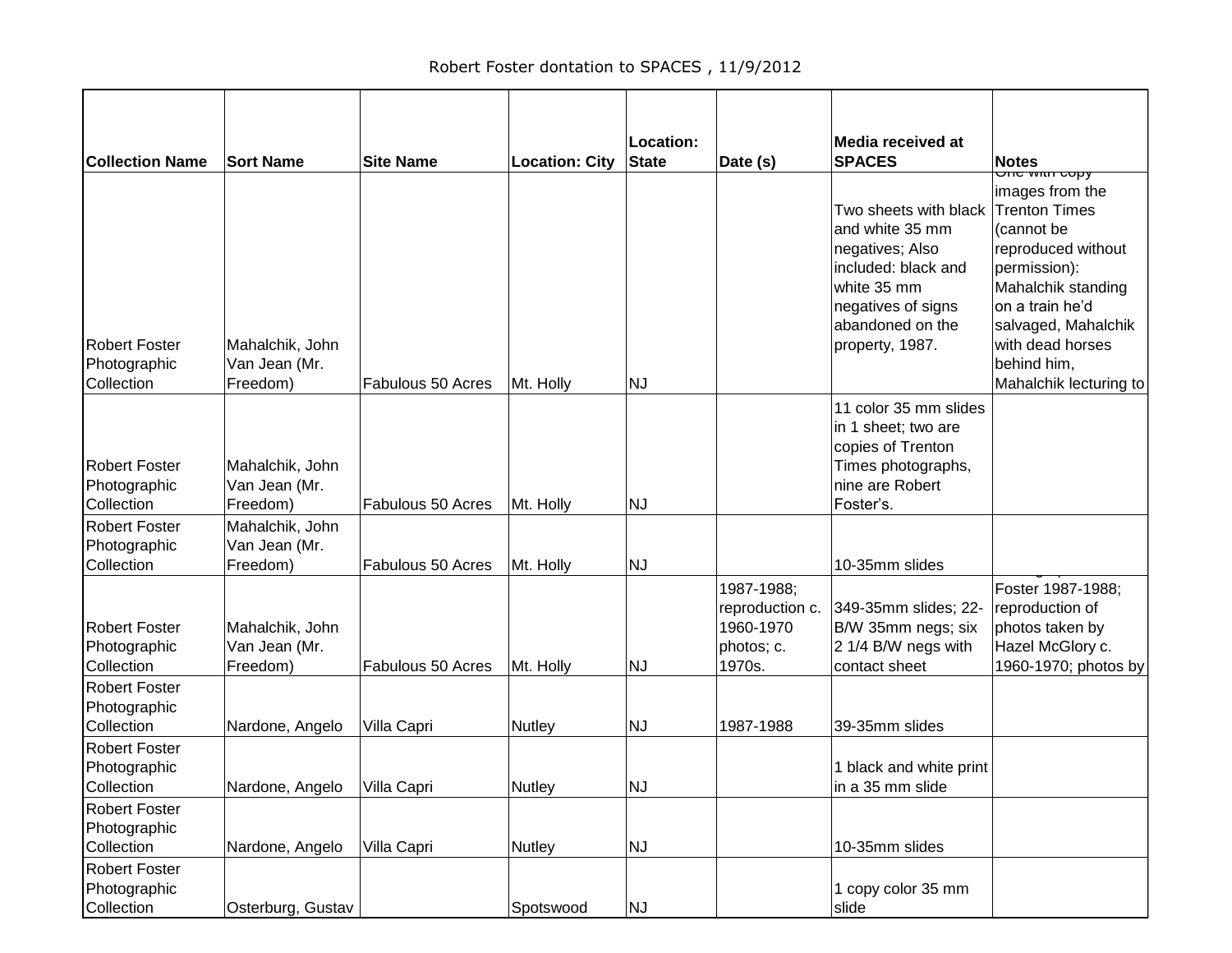| <b>Collection Name</b>     | <b>Sort Name</b>      | <b>Site Name</b>                           | <b>Location: City</b> | Location:<br><b>State</b> | Date (s)  | Media received at<br><b>SPACES</b> | <b>Notes</b>                              |
|----------------------------|-----------------------|--------------------------------------------|-----------------------|---------------------------|-----------|------------------------------------|-------------------------------------------|
|                            |                       |                                            |                       |                           |           |                                    |                                           |
|                            |                       |                                            |                       |                           |           |                                    | son, Chris Osterburg,<br>and requires his |
|                            |                       |                                            |                       |                           |           |                                    | permission to                             |
| <b>Robert Foster</b>       |                       |                                            |                       |                           |           |                                    | reproduce) and copy                       |
| Photographic               |                       |                                            |                       |                           |           | one black and white                | images of                                 |
| Collection                 | Osterburg, Gustav     |                                            | Spotswood             | <b>NJ</b>                 |           | 35mm negative                      | Osterburg's "Clam                         |
|                            |                       |                                            |                       |                           |           | 1 copy 35 mm slide,                |                                           |
| <b>Robert Foster</b>       |                       |                                            |                       |                           |           | Catherine and Simon                |                                           |
| Photographic               | Radoslovich,          |                                            |                       |                           |           | Picnich copyright                  |                                           |
| Collection                 | Matteo                | Whirligig garden                           | West New York         | NJ                        |           | owners                             |                                           |
|                            |                       |                                            |                       |                           |           | 36 color 3 1/2 inch x 5-           | Simon and Catherine                       |
| <b>Robert Foster</b>       |                       |                                            |                       |                           |           | inch copy prints and               | Picinich. Cannot be                       |
| Photographic<br>Collection | Radoslovich,          |                                            | West New York NJ      |                           |           | corresponding                      | used without                              |
|                            | Matteo                | Whirligig garden                           |                       |                           |           | negatives of photos                | permission.                               |
|                            |                       |                                            |                       |                           |           |                                    | collection of the<br>American Museum of   |
| <b>Robert Foster</b>       |                       |                                            |                       |                           |           |                                    | Folk Art. Copy                            |
| Photographic               | Radoslovich,          |                                            |                       |                           |           | 54-35mm slides; 2                  | images, c. 1960s,                         |
| Collection                 | Matteo                | Whirligig garden                           | West New York   NJ    |                           | c. 1960s  | color negatives                    | owned by Catherine                        |
| <b>Robert Foster</b>       |                       |                                            |                       |                           |           |                                    | Found objects and                         |
| Photographic               |                       |                                            |                       |                           |           |                                    | photos attached to                        |
| Collection                 | Rogers, Buddy         | Hollywood                                  | Highland              | <b>NJ</b>                 | 1988      | 13-35mm slides                     | shed. Non-extant                          |
| <b>Robert Foster</b>       |                       | "Lucy," the Margate                        |                       |                           |           |                                    |                                           |
| Photographic               |                       | Elephant, a shaped                         |                       |                           |           | 2 color 35 mm slides               |                                           |
| Collection                 | <b>Unknown Artist</b> | building                                   | Margate               | <b>NJ</b>                 | 1989 Sept | in 1 sheet.                        |                                           |
|                            |                       |                                            |                       |                           |           |                                    |                                           |
| <b>Robert Foster</b>       |                       | Lucy the Margate                           |                       |                           |           |                                    | Incorrectly identified                    |
| Photographic<br>Collection | <b>Unknown Artist</b> | Elephant," Margate,<br>NJ, shaped building |                       | <b>NJ</b>                 |           | 1 color 35 mm slide                | as constructed in<br><b>Atlantic City</b> |
| <b>Robert Foster</b>       |                       |                                            | Margate               |                           |           |                                    |                                           |
| Photographic               |                       |                                            |                       |                           |           |                                    |                                           |
| Collection                 | Urban, Joseph         | <b>Gingerbread Castle</b>                  | Hamburg               | <b>NJ</b>                 |           | 1 color 35mm slide                 |                                           |
| <b>Robert Foster</b>       |                       |                                            |                       |                           |           |                                    | covered in tile. Was                      |
| Photographic               |                       |                                            |                       |                           |           |                                    | Univ. of NM instructor-                   |
| Collection                 | Magennis, Beverly     |                                            | Alburquerque          | <b>NM</b>                 | 1992 Aug  | 19-35mm slides                     | -not sure if SPACES                       |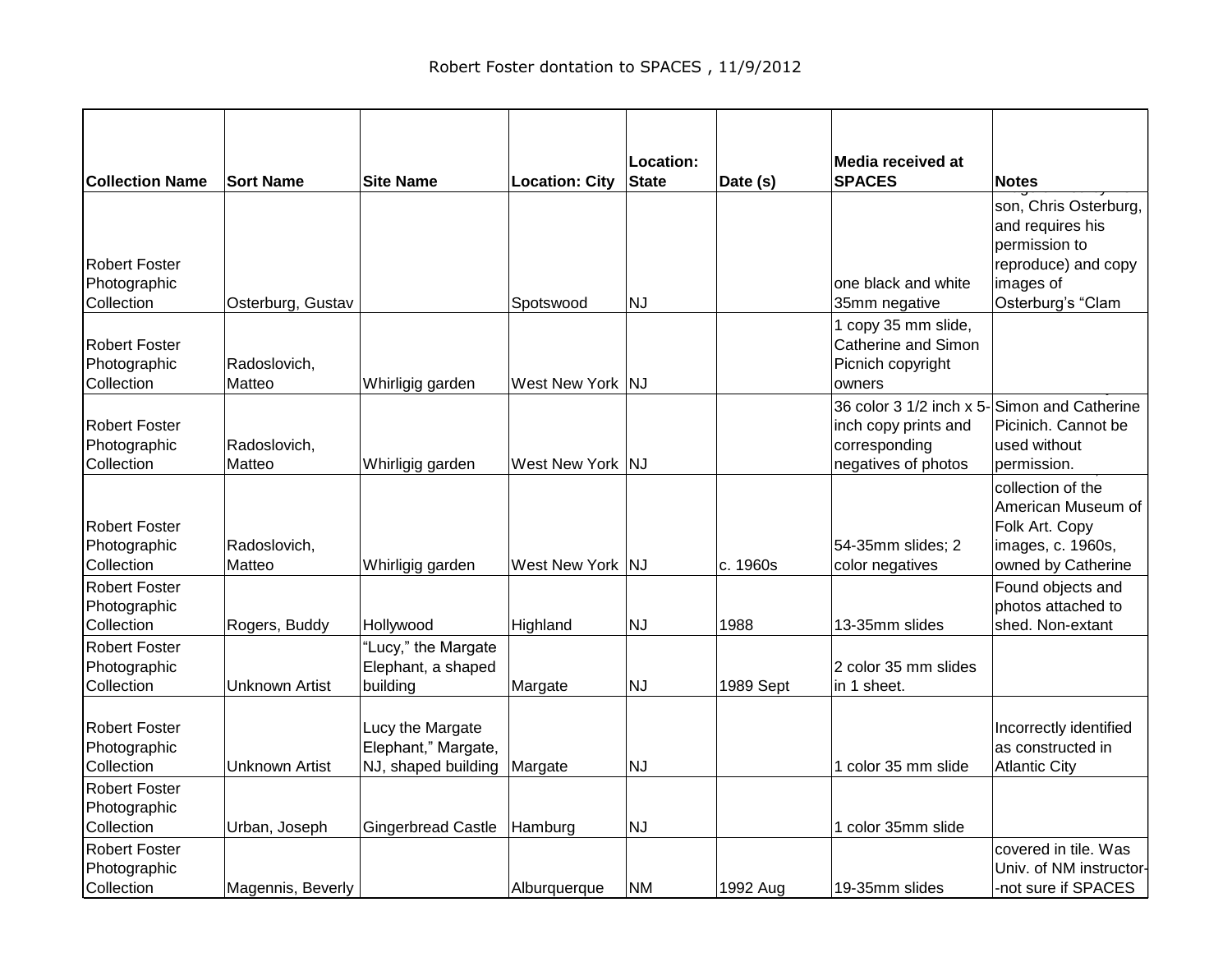| <b>Collection Name</b> | <b>Sort Name</b>      | <b>Site Name</b>                 | <b>Location: City</b> | Location:<br><b>State</b> | Date (s)    | Media received at<br><b>SPACES</b> | <b>Notes</b>           |
|------------------------|-----------------------|----------------------------------|-----------------------|---------------------------|-------------|------------------------------------|------------------------|
| <b>Robert Foster</b>   |                       |                                  |                       |                           |             |                                    | Foster; Images         |
| Photographic           | Shaffer, Clem         | Shaffer Hotel and                |                       |                           |             |                                    | require permission of  |
| Collection             | "Pop"                 | Rancho Bonito                    | Mountainair           | <b>NM</b>                 | 1991 Aug    | 73-35mm color slides               | family to reproduce    |
| <b>Robert Foster</b>   |                       |                                  |                       |                           |             |                                    | Foster; Images         |
| Photographic           | Shaffer, Clem         | Shaffer Hotel and                |                       |                           |             | 142-35mm color                     | require permission of  |
| Collection             | "Pop"                 | Rancho Bonito                    | Mountainair           | <b>NM</b>                 | 1991 Aug    | slides                             | family to reproduce    |
| Robert Foster          |                       |                                  |                       |                           |             |                                    |                        |
| Photographic           | Shaffer, Clem         | Shaffer Hotel and                |                       |                           |             |                                    |                        |
| Collection             | "Pop"                 | Rancho Bonito                    | Mountainair           | <b>NM</b>                 |             | 2-35mm slides                      |                        |
| <b>Robert Foster</b>   |                       |                                  |                       |                           |             |                                    |                        |
| Photographic           | Shaffer, Clem         | Shaffer Hotel and                |                       |                           |             |                                    |                        |
| Collection             | "Pop"                 | Rancho Bonito                    | Mountainair           | NM                        |             | 1 color 35 mm slide                |                        |
| <b>Robert Foster</b>   |                       |                                  |                       |                           |             |                                    |                        |
| Photographic           | Shaffer, Clem         | Shaffer Hotel and                |                       |                           |             |                                    |                        |
| Collection             | "Pop"                 | Rancho Bonito                    | Mountainair           | <b>NM</b>                 |             | 1 35mm color slide                 |                        |
| <b>Robert Foster</b>   |                       |                                  |                       |                           |             |                                    | found objects,         |
| Photographic           |                       |                                  |                       |                           |             |                                    | automated carved       |
| Collection             | Ward, Ross            | Tinkertown Museum   Scandia Park |                       | <b>NM</b>                 | 1992 Aug    | 30-35mm slides                     | wooden figures.        |
| <b>Robert Foster</b>   |                       | Bottle House, Can                |                       |                           |             |                                    |                        |
| Photographic           |                       | House, and Barrel                |                       |                           |             | 3-35 color 35mm                    |                        |
| Collection             | <b>Unknown Artist</b> | House                            | Tonopah               | NV?                       |             | slides                             |                        |
|                        |                       |                                  |                       |                           |             | 3-5x7, BW Prints; 1-               |                        |
|                        |                       |                                  |                       |                           |             | B/W Polaroid; 2-Color              | <b>Grass Roots Art</b> |
| <b>Robert Foster</b>   |                       |                                  |                       |                           |             | Polaroids; 1-cropped               | Slides. B/W negs &     |
| Photographic           |                       |                                  | Avenue B, New         |                           | 1987 Sept & | B/W Print; 104-35mm                | prints to come when    |
| Collection             | Boros, Eddie          | <b>Tower of Toys</b>             | York                  | <b>NY</b>                 | Dec         | slides                             | located                |
| <b>Robert Foster</b>   |                       |                                  |                       |                           |             |                                    |                        |
| Photographic           |                       |                                  | Avenue B, New         |                           |             |                                    |                        |
| Collection             | Boros, Eddie          | <b>Tower of Toys</b>             | York                  | <b>NY</b>                 |             | 1 color 35 mm slide                |                        |
| <b>Robert Foster</b>   |                       |                                  |                       |                           |             |                                    |                        |
| Photographic           |                       |                                  | Avenue B, New         |                           |             |                                    |                        |
| Collection             | Boros, Eddie          | Tower of Toys                    | York                  | <b>NY</b>                 |             | 10 color 35 mm slides              |                        |
| <b>Robert Foster</b>   |                       |                                  |                       |                           |             |                                    |                        |
| Photographic           |                       |                                  |                       |                           |             |                                    |                        |
| Collection             | Fite, Harvey          | Opus 40                          | Saugerties            | <b>NY</b>                 | 1993 Dec    | 32-35mm color slides               |                        |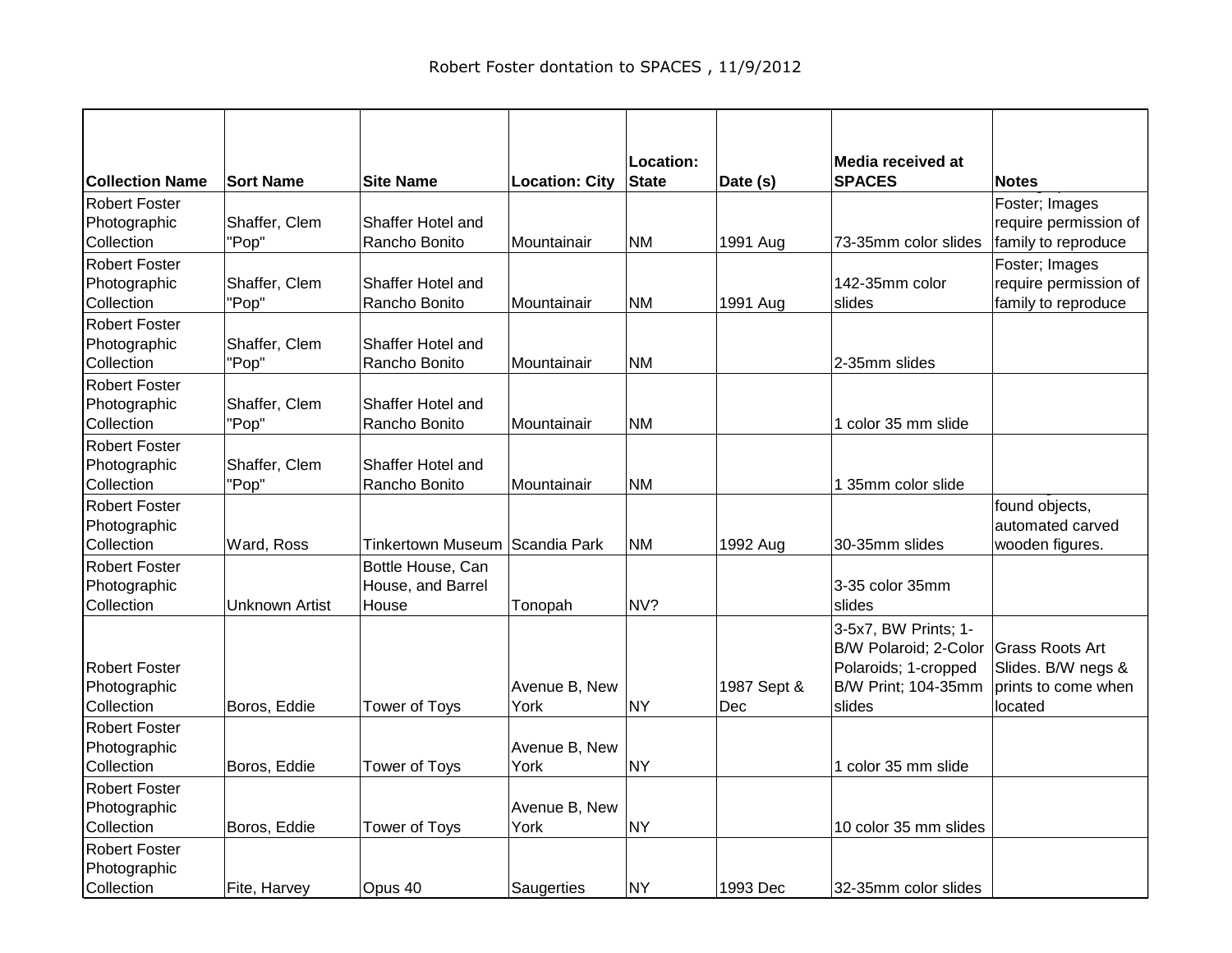|                                                    |                              |                                                          |                       | Location:    |                    | Media received at                                                                          |                                                                                                         |
|----------------------------------------------------|------------------------------|----------------------------------------------------------|-----------------------|--------------|--------------------|--------------------------------------------------------------------------------------------|---------------------------------------------------------------------------------------------------------|
| <b>Collection Name</b>                             | <b>Sort Name</b>             | <b>Site Name</b>                                         | <b>Location: City</b> | <b>State</b> | Date (s)           | <b>SPACES</b>                                                                              | <b>Notes</b>                                                                                            |
| <b>Robert Foster</b>                               |                              |                                                          |                       |              |                    |                                                                                            |                                                                                                         |
| Photographic<br>Collection                         | Furey, Joseph                |                                                          | Brooklyn              | <b>NY</b>    | 1989 Feb-<br>March | 54-35mm slides                                                                             | <b>Grass Roots Art</b><br>Slides.                                                                       |
| <b>Robert Foster</b>                               |                              |                                                          |                       |              |                    |                                                                                            |                                                                                                         |
| Photographic                                       |                              |                                                          |                       |              |                    |                                                                                            |                                                                                                         |
| Collection                                         | Swain, Harold                |                                                          | <b>Bronx</b>          | NY           |                    | 1 color 35 mm slide                                                                        |                                                                                                         |
| Robert Foster                                      |                              |                                                          |                       |              |                    |                                                                                            |                                                                                                         |
| Photographic                                       |                              |                                                          |                       |              |                    |                                                                                            |                                                                                                         |
| Collection                                         | Swain, Harold                |                                                          | <b>Bronx</b>          | NY)          | 1988               | 111-35mm slides                                                                            |                                                                                                         |
| <b>Robert Foster</b>                               |                              |                                                          |                       |              |                    |                                                                                            |                                                                                                         |
| Photographic                                       |                              | Painted cement                                           |                       |              |                    |                                                                                            |                                                                                                         |
| Collection                                         | Terrillion, Veronica figures |                                                          | <b>Indian River</b>   | <b>NY</b>    |                    | 7-35mm slides                                                                              |                                                                                                         |
| <b>Robert Foster</b>                               |                              |                                                          |                       |              |                    |                                                                                            |                                                                                                         |
| Photographic                                       |                              | Painted cement                                           |                       |              |                    |                                                                                            |                                                                                                         |
| Collection                                         | Terrillion, Veronica figures |                                                          | <b>Indian River</b>   | NY           | 1990 Sept          | 67-35mm color slides                                                                       |                                                                                                         |
| <b>Robert Foster</b><br>Photographic<br>Collection | <b>Unknown Artist</b>        | Iglesia San Isidro y<br>San Leandro                      | New York              | <b>NY</b>    | 1987 Sept          | 4 black and white 35<br>mm negatives in one<br>sheet. 11 color 35 mm<br>slides in 1 sheet. | covered with mosaic<br>and mirror. Western<br>Orthodox Christian<br>Church of the<br>Hispanic Mozarabic |
| <b>Robert Foster</b>                               |                              |                                                          |                       |              |                    |                                                                                            |                                                                                                         |
| Photographic<br>Collection                         | <b>Unknown Artist</b>        | <b>Pratt Rock in Pratt</b><br>Park                       | Prattsville           | <b>NY</b>    |                    |                                                                                            |                                                                                                         |
|                                                    |                              | Chateau Laroche                                          |                       |              |                    |                                                                                            |                                                                                                         |
| <b>Robert Foster</b><br>Photographic<br>Collection | Andrews, Harry               | headquarters of<br>Knights of the<br><b>Golden Trail</b> | Loveland              | OH           | 1989-July          | 70-35mm slides                                                                             |                                                                                                         |
| <b>Robert Foster</b>                               |                              |                                                          |                       |              |                    |                                                                                            |                                                                                                         |
| Photographic<br>Collection                         |                              | Squaw Pic Nic Rock Chagrin Falls                         |                       | OH           | 1989 Sept          | 2 color 35 mm slides<br>in 1 sheet                                                         | Carved rock                                                                                             |
|                                                    | Church, Henry                |                                                          |                       |              |                    |                                                                                            | outcropping.                                                                                            |
| <b>Robert Foster</b><br>Photographic               |                              |                                                          |                       |              |                    |                                                                                            |                                                                                                         |
| Collection                                         | Church, Henry                | Squaw Pic Nic Rock Chagrin Falls                         |                       | OH           |                    | 1-35mm slide                                                                               |                                                                                                         |
| <b>Robert Foster</b><br>Photographic<br>Collection | Hartman, Ben and<br>Mary     | Hartman Rock<br>Garden                                   | Springfield           | OH           | 1989 July          | 46-35mm color slides                                                                       |                                                                                                         |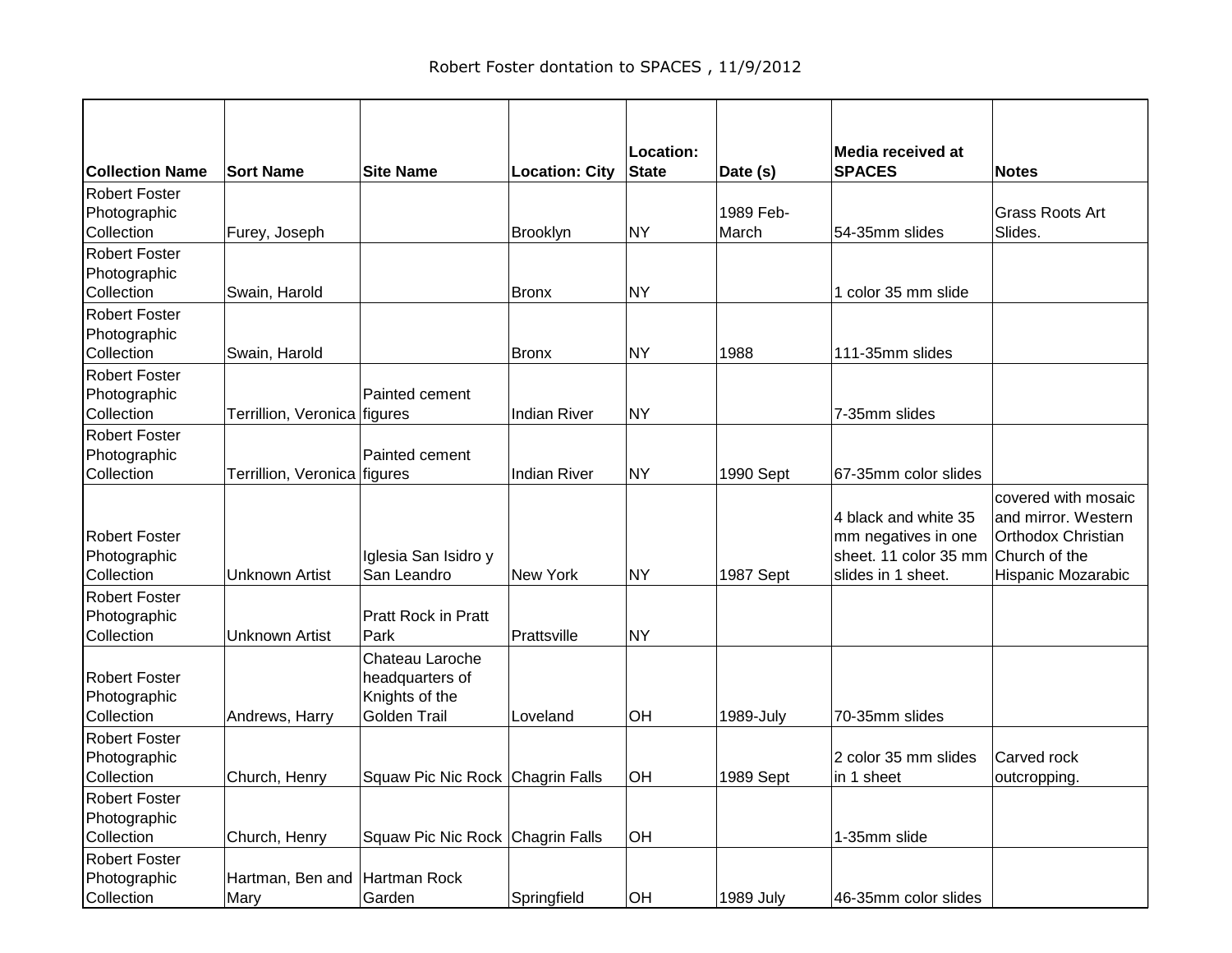| <b>Collection Name</b> | <b>Sort Name</b>              | <b>Site Name</b>       | <b>Location: City</b> | Location:<br><b>State</b> | Date (s)         | Media received at<br><b>SPACES</b> | <b>Notes</b>        |
|------------------------|-------------------------------|------------------------|-----------------------|---------------------------|------------------|------------------------------------|---------------------|
| <b>Robert Foster</b>   |                               |                        |                       |                           |                  |                                    |                     |
| Photographic           | Hartman, Ben and Hartman Rock |                        |                       |                           |                  |                                    |                     |
| Collection             | Mary                          | Garden                 | Springfield           | OH                        | 1989 July        | 4 color 35 mm slides               |                     |
| <b>Robert Foster</b>   |                               |                        |                       |                           |                  |                                    |                     |
| Photographic           | Hartman, Ben and Hartman Rock |                        |                       |                           |                  |                                    |                     |
| Collection             | Mary                          | Garden                 | Springfield           | OH                        |                  | 3 color 35 mm slides               |                     |
| <b>Robert Foster</b>   |                               |                        |                       |                           |                  |                                    |                     |
| Photographic           | Hartman, Ben and              | Hartman Rock           |                       |                           |                  |                                    |                     |
| Collection             | Mary                          | Garden                 | Springfield           | OH                        |                  | 16-35mm slides                     |                     |
| <b>Robert Foster</b>   |                               | Shaped building,       |                       |                           |                  |                                    |                     |
| Photographic           |                               | Chris's Shoe           |                       |                           |                  |                                    |                     |
| Collection             | Patsiavos, Chris              | Service                | Springfield           | OH                        | 1989             | Photographed 1989.                 |                     |
| <b>Robert Foster</b>   |                               |                        |                       |                           |                  |                                    |                     |
| Photographic           |                               |                        |                       |                           |                  |                                    | Dismantled in 1999, |
| Collection             | <b>Unknown Artist</b>         | <b>UFO Gas Station</b> | Ashtabula             | OH                        | 1989 July        | 17-35mm slides                     | no longer extant.   |
| <b>Robert Foster</b>   |                               |                        |                       |                           |                  |                                    | Whittley.           |
| Photographic           |                               |                        |                       |                           |                  |                                    | Photographer Robert |
| Collection             | <b>Unknown Artist</b>         | <b>Bob's Motel</b>     | Rootstown             | OH                        | <b>1989 July</b> | 34-35mm color slides               | Foster              |
| <b>Robert Foster</b>   |                               |                        |                       |                           |                  |                                    |                     |
| Photographic           |                               |                        |                       |                           |                  |                                    |                     |
| Collection             | Warther, Ernest               | <b>Warther Museum</b>  | Dover                 | OH                        | <b>1989 July</b> | 16-35mm slides                     |                     |
| <b>Robert Foster</b>   |                               |                        |                       |                           |                  |                                    |                     |
| Photographic           |                               |                        |                       |                           |                  |                                    |                     |
| Collection             | Warther, Frieda               | <b>Warther Museum</b>  | Dover                 | OH                        | 1989 July        | 4-35mm slides                      |                     |
| Robert Foster          |                               |                        |                       |                           |                  |                                    |                     |
| Photographic           |                               |                        |                       |                           |                  |                                    |                     |
| Collection             | Galloway, Ed                  | <b>Totem Pole Park</b> | Foyil                 | OK                        |                  | 2 color 35 mm slide                |                     |
| <b>Robert Foster</b>   |                               |                        |                       |                           |                  |                                    |                     |
| Photographic           |                               |                        |                       |                           |                  |                                    |                     |
| Collection             | Galloway, Ed                  | <b>Totem Pole Park</b> | Foyil                 | OK                        |                  | 11 color 35 mm slide               |                     |
| <b>Robert Foster</b>   |                               |                        |                       |                           |                  |                                    |                     |
| Photographic           |                               |                        |                       |                           | 1989 Sept &      |                                    |                     |
| Collection             | Galloway, Ed                  | <b>Totem Pole Park</b> | Foyil                 | OK                        | 1991 Feb         | 30-35mm color slides               |                     |
| <b>Robert Foster</b>   |                               |                        |                       |                           |                  |                                    |                     |
| Photographic           |                               |                        |                       |                           |                  |                                    |                     |
| Collection             | Galloway, Ed                  | Totem Pole Park        | Foyil                 | OK                        |                  | 1-35mm slide                       |                     |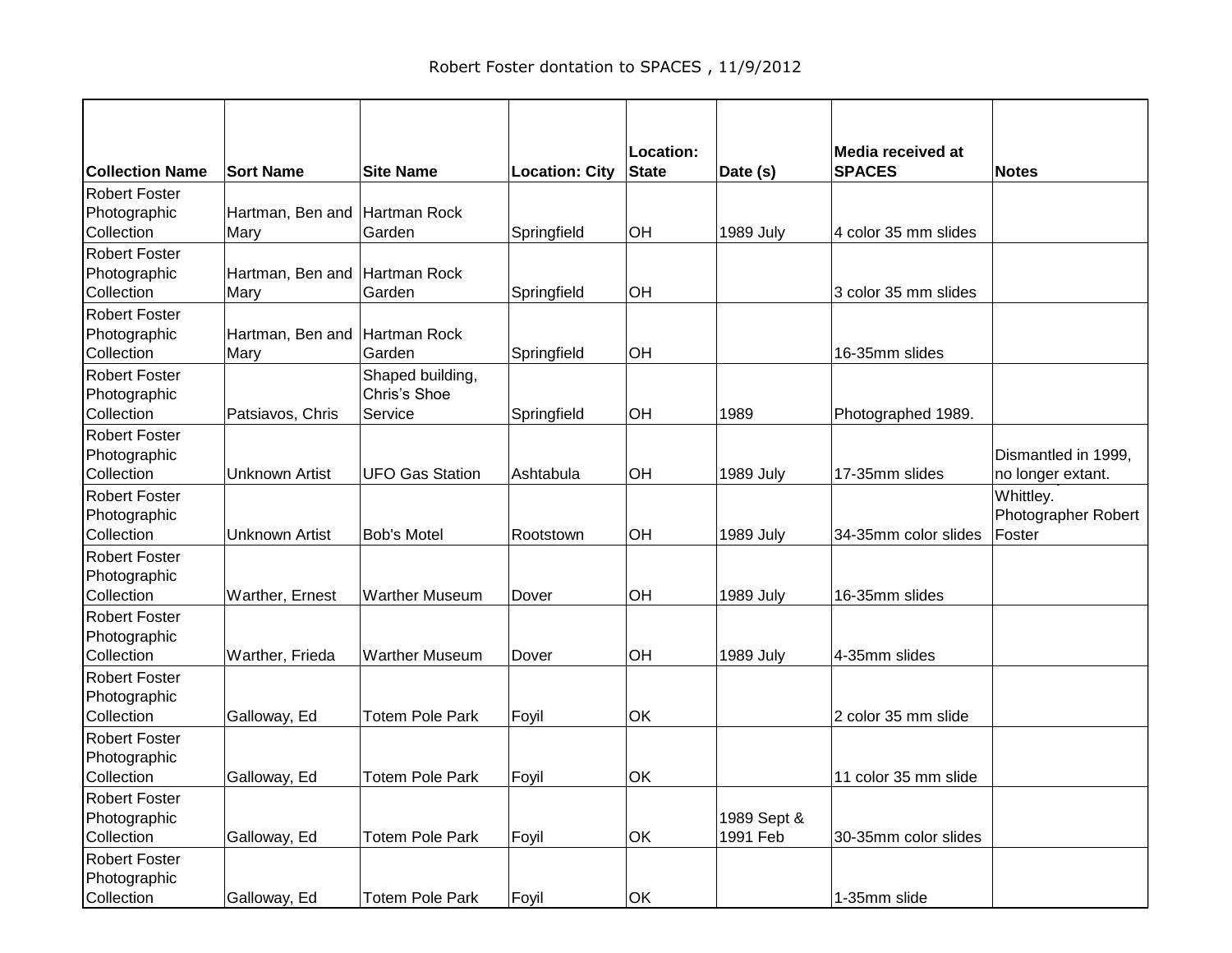|                                                    |                        |                                                  |                         | Location:          |           | Media received at                   |                                                                       |
|----------------------------------------------------|------------------------|--------------------------------------------------|-------------------------|--------------------|-----------|-------------------------------------|-----------------------------------------------------------------------|
| <b>Collection Name</b>                             | <b>Sort Name</b>       | <b>Site Name</b>                                 | <b>Location: City</b>   | <b>State</b>       | Date (s)  | <b>SPACES</b>                       | <b>Notes</b>                                                          |
| <b>Robert Foster</b><br>Photographic<br>Collection | <b>Unknown Artist</b>  | Sneaker tree                                     | Wainfleet               | Ontario,<br>Canada | 1990 Sept | 16-35mm slides                      |                                                                       |
| <b>Robert Foster</b><br>Photographic<br>Collection | Unknown Artist         | Grotto, Sanctuary of<br>the Sorrowful<br>Mother, | Portland                | <b>OR</b>          |           |                                     |                                                                       |
| Robert Foster<br>Photographic<br>Collection        | Ward, Wibb             | <b>Bear Park</b>                                 | Sandlake                | <b>OR</b>          |           | 1 color 35 mm slide                 |                                                                       |
| <b>Robert Foster</b><br>Photographic<br>Collection | Ward, Wibb             | <b>Bear Park</b>                                 | Sandlake                | <b>OR</b>          |           | 4-35m slides                        |                                                                       |
| <b>Robert Foster</b><br>Photographic<br>Collection | Ward, Wibb             | Bear Park                                        | Sandlake                | <b>OR</b>          | 1999 Sept | 24-35mm slides                      |                                                                       |
| <b>Robert Foster</b><br>Photographic<br>Collection | Gierenger,<br>Laurence | Roadside America                                 | Shartlesville           | PA                 | 1989 Sept | 2-35mm slides                       |                                                                       |
| <b>Robert Foster</b><br>Photographic<br>Collection | Gierenger,<br>Laurence | Roadside America                                 | Shartlesville           | PA                 | 1989 Sept | 3-35mm slides                       | Interior, handmade<br>village with train, etc.<br>Now a tourist site. |
| <b>Robert Foster</b><br>Photographic<br>Collection | Haines (?)             | Haines Shoe House Hellam                         |                         | PA                 | 1995 Nov  | 18-35mm slides                      | Mahlon M.Haines.<br>Photographer Robert<br>Foster                     |
| <b>Robert Foster</b><br>Photographic<br>Collection | Mercer, Henry          | Fonthill                                         | Doylestown              | PA                 | 1989 Sept | 3-35mm slides                       | Extant, in museum.                                                    |
| <b>Robert Foster</b><br>Photographic<br>Collection | Salek, John            | "World Shrine" in<br>ruins                       | Duryea                  | PA                 |           | 2 color 35 mm slides<br>in 1 sheet. |                                                                       |
| Robert Foster<br>Photographic<br>Collection        | Yeh, Lily              | The Village of Arts<br>and Humanities            | Philadelphia<br>(North) | PA                 | 1990 Jan  | 3-35mm slides                       |                                                                       |
| <b>Robert Foster</b><br>Photographic<br>Collection | Unknown Artist         | Corn Palace                                      | Mitchell                | <b>SD</b>          |           | 3 color 35mm slide                  |                                                                       |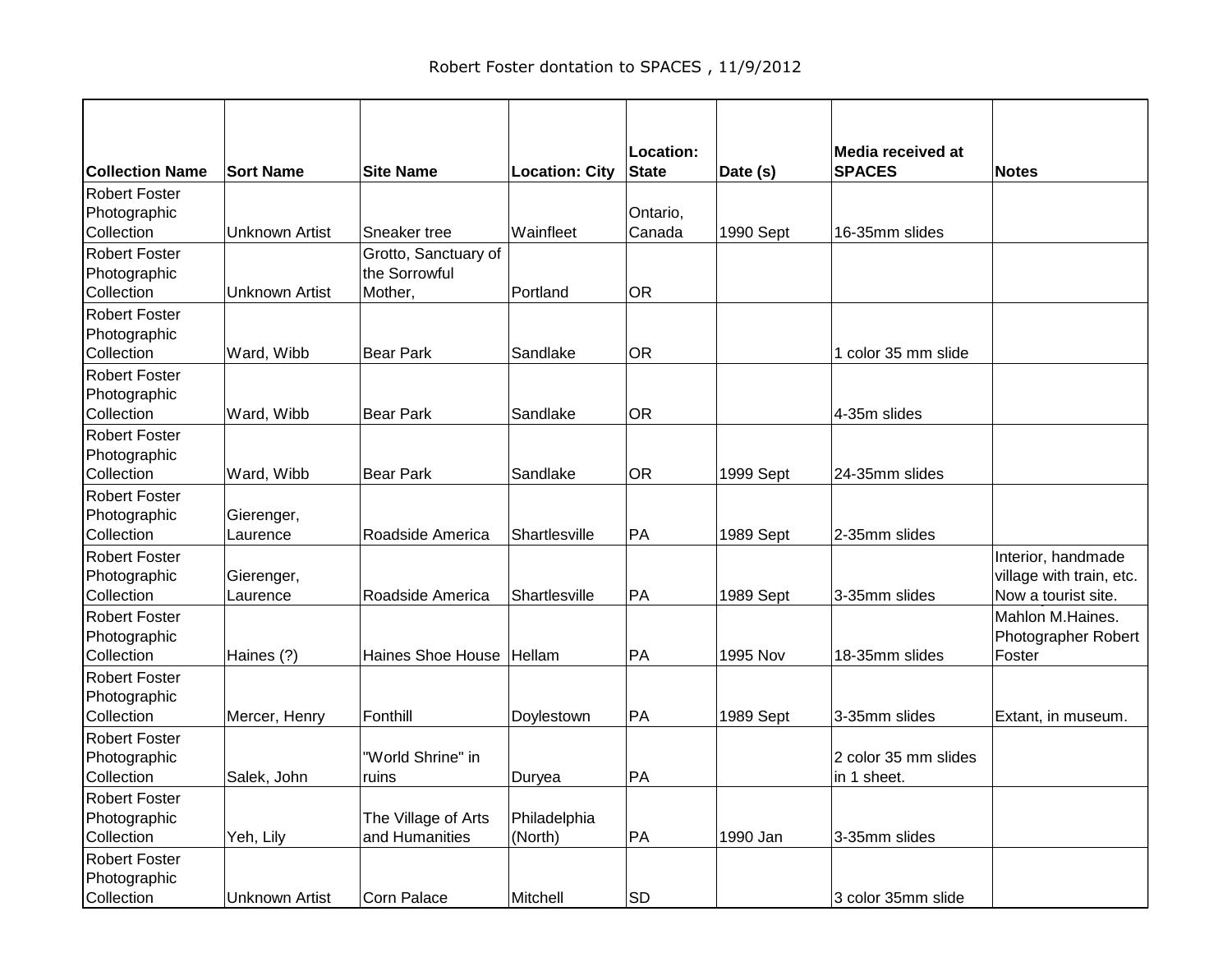| <b>Sort Name</b>        | <b>Site Name</b>                                                                                                           | <b>Location: City</b>                                                                                      | <b>State</b>                                           | Date (s)                                                           | <b>SPACES</b>                                            | <b>Notes</b>                                                                                                                                                          |
|-------------------------|----------------------------------------------------------------------------------------------------------------------------|------------------------------------------------------------------------------------------------------------|--------------------------------------------------------|--------------------------------------------------------------------|----------------------------------------------------------|-----------------------------------------------------------------------------------------------------------------------------------------------------------------------|
|                         |                                                                                                                            |                                                                                                            |                                                        |                                                                    |                                                          |                                                                                                                                                                       |
| Harper, Bob             | The Fan Man                                                                                                                | Houston                                                                                                    | <b>TX</b>                                              | 1992 Aug                                                           | in 1 sheet.                                              | Found objects, fans,<br>on sheds and fence                                                                                                                            |
|                         | Museum of                                                                                                                  |                                                                                                            |                                                        |                                                                    | 7 color 35 mm slides                                     | courtyard of Museum<br>of Southeast Texas,<br>Beaumont, TX, metal                                                                                                     |
|                         |                                                                                                                            |                                                                                                            |                                                        |                                                                    |                                                          |                                                                                                                                                                       |
|                         |                                                                                                                            | Houston                                                                                                    |                                                        |                                                                    | 66-35mm slides                                           |                                                                                                                                                                       |
| Milkovisch, John        | Beer can house                                                                                                             | Houston                                                                                                    | <b>TX</b>                                              | 1992 Aug                                                           | 1 color 35 mm slide in<br>1 sheet                        |                                                                                                                                                                       |
|                         |                                                                                                                            |                                                                                                            |                                                        |                                                                    | 33-35mm slides                                           |                                                                                                                                                                       |
|                         |                                                                                                                            |                                                                                                            |                                                        |                                                                    |                                                          |                                                                                                                                                                       |
| Porter, H.D.            | O.K. Corral                                                                                                                | Houston                                                                                                    | ТX                                                     | 1992 Aug                                                           | in 1 sheet                                               | at BBQ joint                                                                                                                                                          |
| Rodiriguez,<br>Dionicio | Conch shell fence                                                                                                          | Port Arthur                                                                                                | <b>TX</b>                                              | 1992 Aug                                                           | 10 color 35 mm slides<br>in 1 sheet.                     | <b>Built 1929</b>                                                                                                                                                     |
|                         |                                                                                                                            |                                                                                                            |                                                        |                                                                    |                                                          |                                                                                                                                                                       |
|                         |                                                                                                                            |                                                                                                            |                                                        |                                                                    |                                                          |                                                                                                                                                                       |
| Turner, Cleveland       | "Flower Man"                                                                                                               | Houston                                                                                                    | <b>TX</b>                                              | 1992 Aug                                                           | 24-35mm slides                                           |                                                                                                                                                                       |
| Unknown Artist          | Deer Horn Tree                                                                                                             | Junction?                                                                                                  | <b>TX</b>                                              | 1992 Aug                                                           | 14-35mm slides                                           | Community-wide<br>"donation" of deer<br>antlers. Extant.                                                                                                              |
|                         |                                                                                                                            |                                                                                                            |                                                        |                                                                    | 6 color 35 mm slides                                     |                                                                                                                                                                       |
|                         |                                                                                                                            |                                                                                                            |                                                        |                                                                    |                                                          |                                                                                                                                                                       |
|                         |                                                                                                                            |                                                                                                            |                                                        |                                                                    |                                                          |                                                                                                                                                                       |
|                         | Harris, Felix "Fox"<br>McKissack, Jeff<br>Milkovisch, John<br>Turner, Cleveland<br><b>Unknown Artist</b><br>Unknown Artist | Southeast Texas<br>The Orange Show<br>Beer can house<br>"Flower Man"<br>Neon "art" signs<br>Deer Horn Tree | Beaumont<br>Houston<br>Houston<br>Unknown<br>Junction? | Location:<br>ТX<br><b>TX</b><br>TX<br>TХ<br><b>TX</b><br><b>TX</b> | 1992 Aug<br>1992 Aug<br>1992 Aug<br>1992 Aug<br>1992 Aug | Media received at<br>20 color 35 mm slides<br>in 1 sheet<br>12 color 35 mm slides   Paint, found objects<br>6 color 35 mm slides<br>in 1 sheet.<br>1 35mm color slide |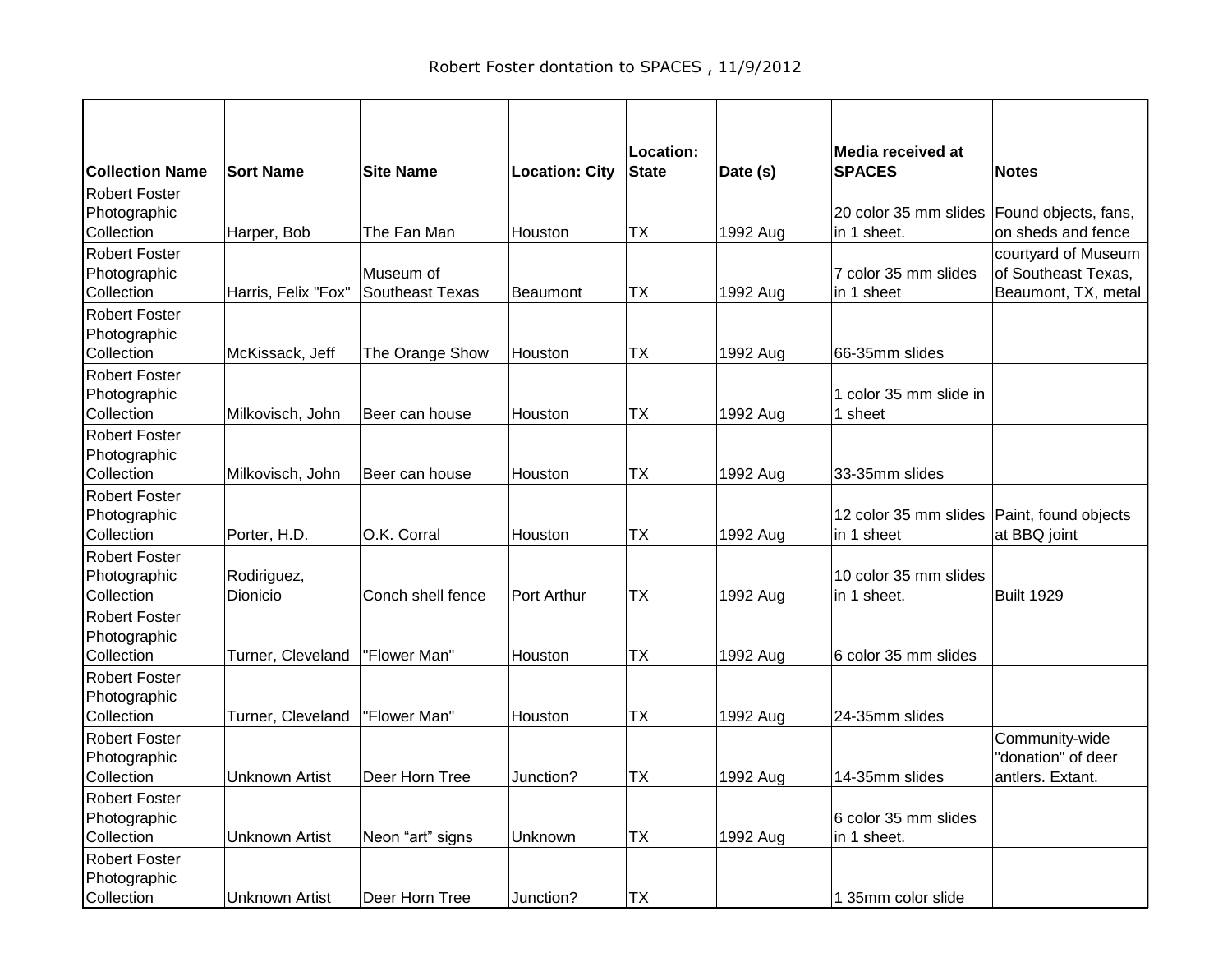| <b>Collection Name</b>                             | <b>Sort Name</b>                  | <b>Site Name</b>                         | <b>Location: City</b>           | Location:<br><b>State</b> | Date (s)  | Media received at<br><b>SPACES</b> | <b>Notes</b>                                                          |
|----------------------------------------------------|-----------------------------------|------------------------------------------|---------------------------------|---------------------------|-----------|------------------------------------|-----------------------------------------------------------------------|
| <b>Robert Foster</b><br>Photographic<br>Collection | Watson, Willard                   | <b>Texas Kid</b>                         | Dallas                          | <b>TX</b>                 | 1992 Aug  | 64 color 35 mm slides              | limbs, clothing, found<br>objects; decoupaged<br>and embellished car. |
| <b>Robert Foster</b><br>Photographic<br>Collection | Williams, Sylvester Eagle's Nest  |                                          | Houston                         | ТX                        | 1992 Aug  | 28 color 35 mm slides bricolage.   | Paint, found objects,                                                 |
| <b>Robert Foster</b><br>Photographic<br>Collection | Zimenez, Beatrice                 |                                          | Floresville                     | <b>TX</b>                 |           | 20 color 35 mm slides              |                                                                       |
| <b>Robert Foster</b><br>Photographic<br>Collection | Zimenez, Beatrice                 |                                          | Floresville                     | <b>TX</b>                 |           | 1-35mm slide                       |                                                                       |
| <b>Robert Foster</b><br>Photographic<br>Collection | Zimenez, Beatrice                 |                                          | Floresville                     | <b>TX</b>                 | 1992 Aug  | 133-35mm color<br>slides           |                                                                       |
| <b>Robert Foster</b><br>Photographic<br>Collection | Zimenez, Beatrice                 |                                          | Floresville                     | <b>TX</b>                 |           | 1 color 35 mm slide                |                                                                       |
| <b>Robert Foster</b><br>Photographic<br>Collection | <b>Unknown Artist</b>             | <b>Bottle house</b>                      | Unknown                         | Unknown                   |           | 1 color 35mm slide                 |                                                                       |
| <b>Robert Foster</b><br>Photographic<br>Collection | Unknown Artist                    | Crazy Castle on the<br>Mississippi River | Unknown                         | Unknown                   |           | 1 color 35mm slide                 |                                                                       |
| Robert Foster<br>Photographic<br>Collection        | Cook Family (?)                   | <b>Bottle Tree</b>                       | Dungeness<br>Way,<br>Dungeness, | <b>WA</b>                 | 1991 Sept | 14-35mm slides                     | property. Glass bottle<br>tree on metal<br>armature.                  |
| <b>Robert Foster</b><br>Photographic<br>Collection | Cook Family (?)                   | <b>Bottle Tree</b>                       | Dungeness<br>Way,<br>Dungeness  | <b>WA</b>                 |           | 2-35mm slides                      | property. Glass bottle<br>tree on metal<br>armature.                  |
| Robert Foster<br>Photographic<br>Collection        | Elliot, Dick and<br>Orleman, Jane | Dick and Jane's<br>Spot                  | Ellensburg                      | <b>WA</b>                 |           | 5-35mm slides                      |                                                                       |
| <b>Robert Foster</b><br>Photographic<br>Collection | McMeekin, John                    | Logger's grotto                          | Aberdeen                        | WA                        |           | 1 color 35 mm slide                |                                                                       |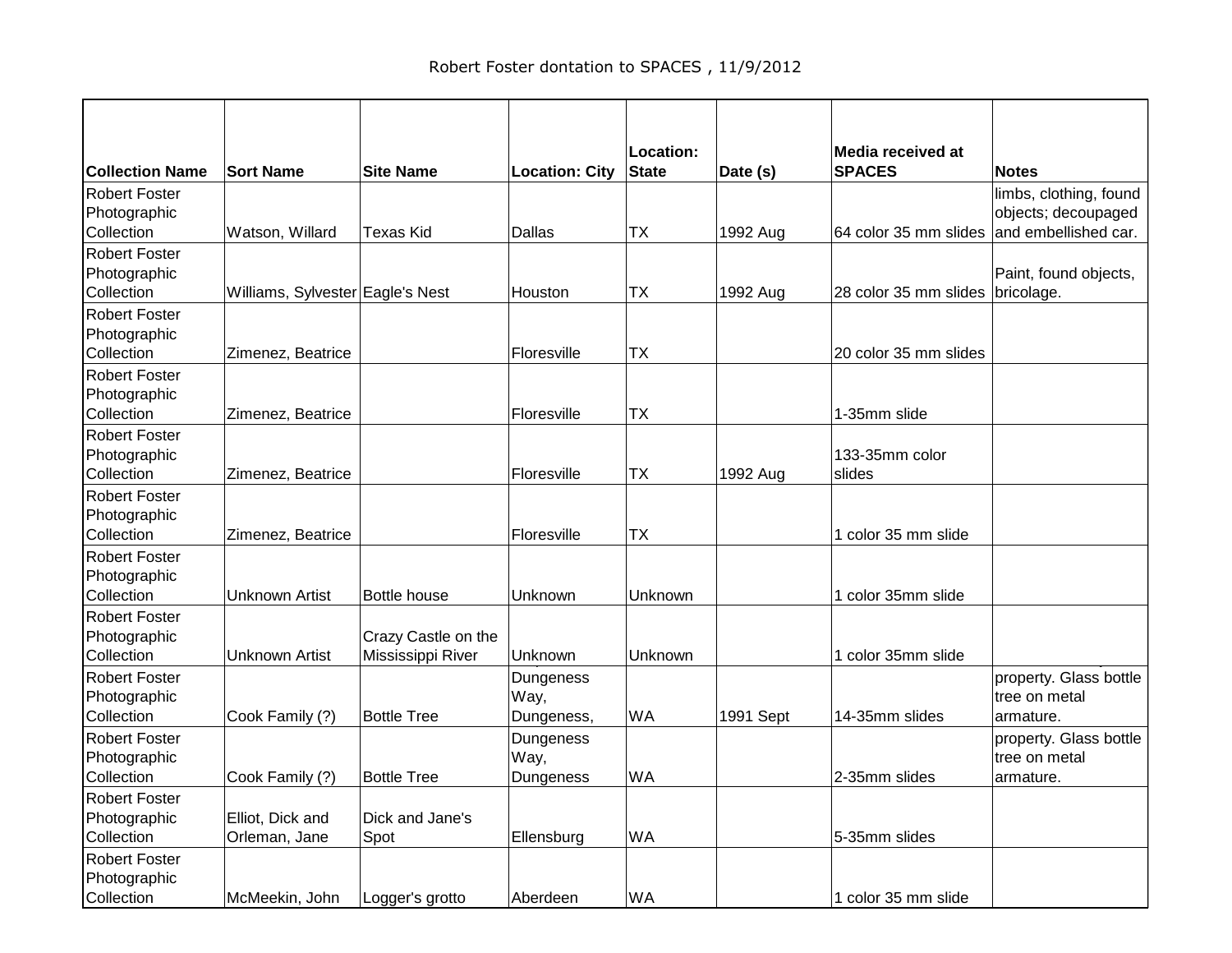|                                                    |                              |                                       |                       | Location:    |           | Media received at                           |                                     |
|----------------------------------------------------|------------------------------|---------------------------------------|-----------------------|--------------|-----------|---------------------------------------------|-------------------------------------|
| <b>Collection Name</b>                             | <b>Sort Name</b>             | <b>Site Name</b>                      | <b>Location: City</b> | <b>State</b> | Date (s)  | <b>SPACES</b>                               | <b>Notes</b>                        |
| <b>Robert Foster</b><br>Photographic<br>Collection | McMeekin, John               | Logger's grotto                       | Aberdeen              | <b>WA</b>    |           | 1 color 35 mm slide                         |                                     |
| <b>Robert Foster</b><br>Photographic<br>Collection | McMeekin, John               | Logger's grotto                       | Aberdeen              | <b>WA</b>    | 1991 Aug  | 17-35mm slides                              |                                     |
| <b>Robert Foster</b><br>Photographic<br>Collection | Tracy, Richard<br>"Rich Art" |                                       | Centralia             | <b>WA</b>    | 1991      | 9-35mm slides                               |                                     |
| <b>Robert Foster</b><br>Photographic<br>Collection | Tracy, Richard<br>"Rich Art" |                                       | Centralia             | <b>WA</b>    |           | 8-35mm slides                               |                                     |
| <b>Robert Foster</b><br>Photographic<br>Collection | <b>Unknown Artist</b>        | Bowling ball and<br>pins archway      | Pt. Angeles           | <b>WA</b>    | 1991 Aug  | 10 color 35 mm slides<br>in 1 sheet.        |                                     |
| <b>Robert Foster</b><br>Photographic<br>Collection | Unknown Artist               | Muffler men from<br>muffler shop      | Unknown               | <b>WA</b>    | 1991 Sept | 4-35mm slides                               |                                     |
| <b>Robert Foster</b><br>Photographic<br>Collection | Walker, Milton               | <b>Walker Rock</b><br>Garden          | Seattle               | <b>WA</b>    |           | 1 color 35 mm slide                         |                                     |
| <b>Robert Foster</b><br>Photographic<br>Collection | Walker, Milton               | <b>Walker Rock</b><br>Garden          | Seattle               | <b>WA</b>    | 1991 Sept | 17-35mm color slides                        |                                     |
| <b>Robert Foster</b><br>Photographic<br>Collection | Boyum, Sid                   |                                       | Madison               | WI           | 1989 Sept | 23-35mm slides                              | Concrete and paint                  |
| <b>Robert Foster</b><br>Photographic<br>Collection | Boyum, Sid                   |                                       | Madison               | WI           |           | 1 black and white print<br>in a 35 mm slide |                                     |
| <b>Robert Foster</b><br>Photographic<br>Collection | Dobberstein, Paul            | "St. Rose Grotto" St.<br>Rose Convent | LaCrosse              | WI           | 1989 Sept | 5 color 35 mm slides<br>in 1 sheet.         | Stones, crystals, etc.              |
| <b>Robert Foster</b><br>Photographic<br>Collection | Engelbert, Nick              |                                       | Hollandale<br>(near)  | WI           | 1989 Sept | 3 color 35 mm slides                        | Bricolage cement<br>figures, paint. |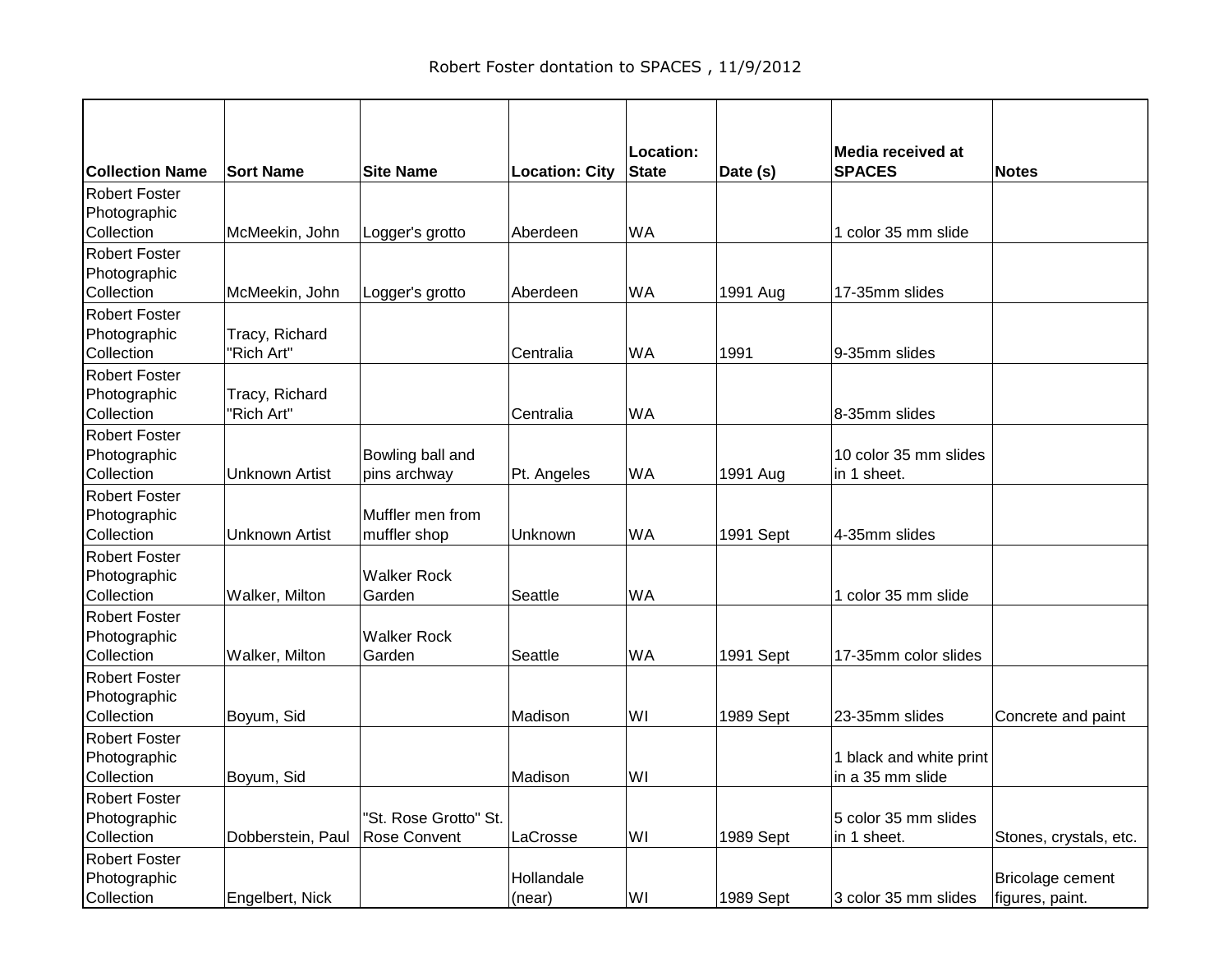| <b>Collection Name</b>                             | <b>Sort Name</b> | <b>Site Name</b>             | <b>Location: City</b> | Location:<br><b>State</b> | Date (s)  | Media received at<br><b>SPACES</b>          | <b>Notes</b>                              |
|----------------------------------------------------|------------------|------------------------------|-----------------------|---------------------------|-----------|---------------------------------------------|-------------------------------------------|
| <b>Robert Foster</b><br>Photographic               |                  |                              | Hollandale            |                           |           |                                             |                                           |
| Collection                                         | Englebert, Nick  |                              | (near)                | WI                        | 1989 Sept | 4-35mm slides                               |                                           |
| <b>Robert Foster</b><br>Photographic<br>Collection |                  |                              | North Freedom         | WI                        |           | 3 color 35 mm slides                        |                                           |
| <b>Robert Foster</b>                               | Every, Tom       | Forevertron                  |                       |                           | 1989 Sept |                                             |                                           |
| Photographic<br>Collection                         | Every, Tom       | Forevertron                  | North Freedom         | WI                        | 1989 Sept | 1-35mm slide                                |                                           |
| <b>Robert Foster</b><br>Photographic               |                  | Hunter's and<br>Fishmerman's |                       |                           |           |                                             |                                           |
| Collection                                         | Kinziger, John   | Tavern                       | Lena                  | WI                        |           | 2 color 35mm slides                         |                                           |
| <b>Robert Foster</b><br>Photographic<br>Collection | Nohl, Mary       |                              | Milwaukee             | WI                        |           | 8-35mm slides                               |                                           |
| Robert Foster                                      |                  |                              |                       |                           |           |                                             |                                           |
| Photographic<br>Collection                         | Nohl, Mary       |                              | Milwaukee             | WI                        | 1989 Sept | 2-35mm slides                               |                                           |
| <b>Robert Foster</b><br>Photographic<br>Collection | Oebser, Frank    | Little Program               | Menomonie             | WI                        |           | 4-35mm slides                               |                                           |
| <b>Robert Foster</b><br>Photographic               |                  |                              |                       |                           |           |                                             | Photos by McGlory &<br>from Trenton Times |
| Collection<br><b>Robert Foster</b>                 | Oebser, Frank    | Little Program               | Menomonie             | WI                        | 1991 Sept | 15-35mm color slides                        | require permissions.                      |
| Photographic<br>Collection                         | Rusch, Herman    | Prairie Moon<br>Museum       | Cochrane<br>(near)    | WI                        | 1989 Sept | 1-35mm slide                                | Cement and stone<br>archway               |
| <b>Robert Foster</b><br>Photographic<br>Collection | Smith, Fred      | <b>Concrete Park</b>         | Phillips              | WI                        |           | 1 color 35mm slide                          |                                           |
| Robert Foster                                      |                  |                              |                       |                           |           |                                             |                                           |
| Photographic<br>Collection                         | Smith, Fred      | <b>Concrete Park</b>         | Phillips              | WI                        |           | 1 black and white print<br>in a 35 mm slide |                                           |
| <b>Robert Foster</b><br>Photographic<br>Collection | Smith, Fred      |                              | Phillips              | WI                        |           | 6-35mm slides                               |                                           |
|                                                    |                  | <b>Concrete Park</b>         |                       |                           |           |                                             |                                           |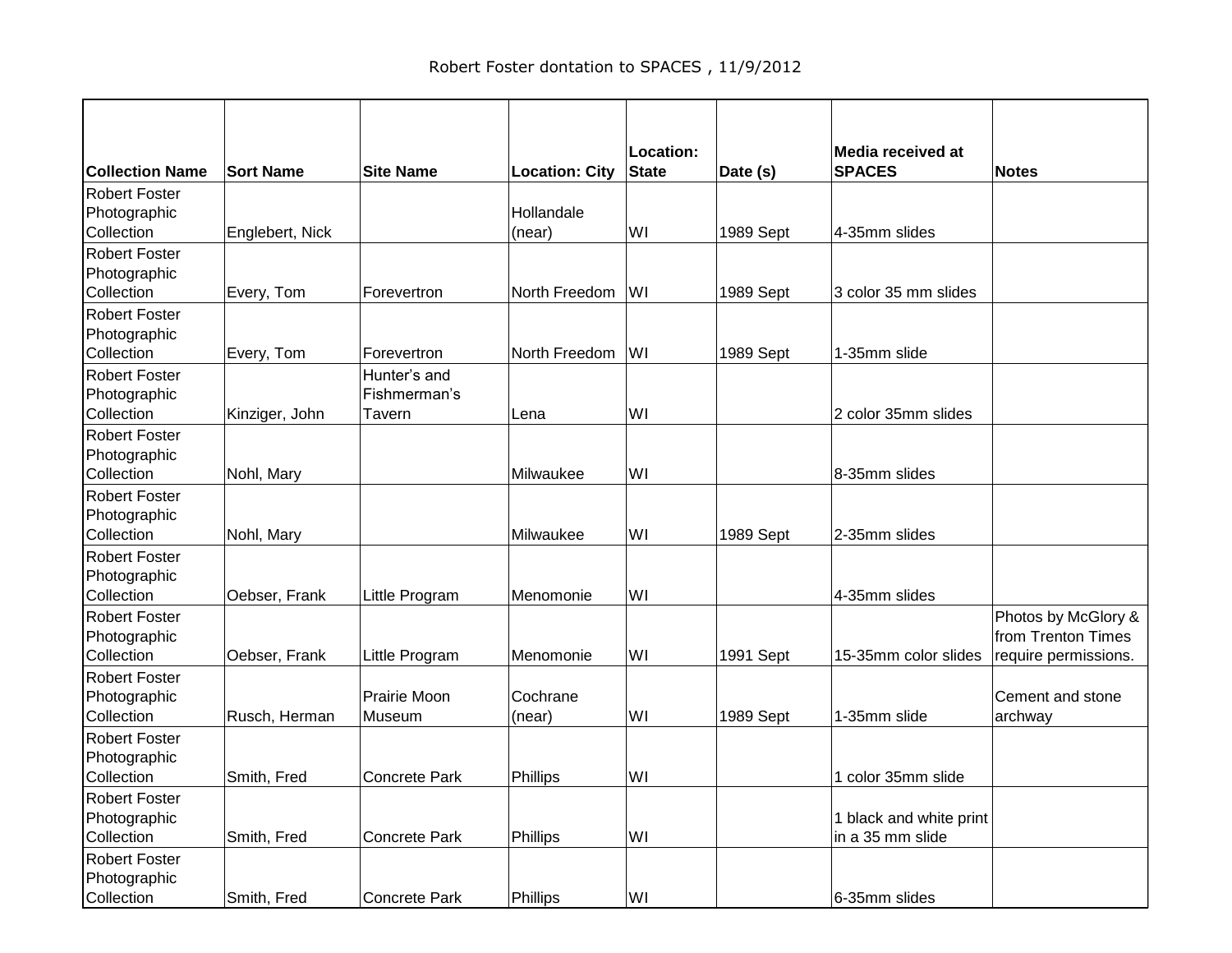|                                                    |                             |                                                                           |                       | Location:    |                  | Media received at     |                                                                                                                                                                                                             |
|----------------------------------------------------|-----------------------------|---------------------------------------------------------------------------|-----------------------|--------------|------------------|-----------------------|-------------------------------------------------------------------------------------------------------------------------------------------------------------------------------------------------------------|
| <b>Collection Name</b>                             | <b>Sort Name</b>            | <b>Site Name</b>                                                          | <b>Location: City</b> | <b>State</b> | Date (s)         | <b>SPACES</b>         | <b>Notes</b>                                                                                                                                                                                                |
| <b>Robert Foster</b><br>Photographic<br>Collection | Smith, Fred                 | Concrete Park                                                             | Phillips              | WI           | 1989 Sept        | 65-35mm slides        |                                                                                                                                                                                                             |
| <b>Robert Foster</b><br>Photographic<br>Collection | Vandertie, Adolph           | Hobo Whittler,<br>Museum of<br>Whittling, Tramp Art,<br>and Hobo Culture. | Green Bay             | WI           | 1989 Sept        | 31-35mm slides        | the artist's whittling<br>art and some<br>collected pieces.<br>Includes photos of<br>artist and his wife,<br>Adeline. Adolph died<br>in 2007. His collection<br>is divided between<br>two institutions, the |
| <b>Robert Foster</b>                               |                             |                                                                           |                       |              |                  |                       |                                                                                                                                                                                                             |
| Photographic<br>Collection                         | Webb, Mona                  | Wayhouse of Light                                                         | Madison               | WI           |                  | 1 color 35mm slide    |                                                                                                                                                                                                             |
| <b>Robert Foster</b><br>Photographic<br>Collection | Webb, Mona                  | Wayhouse of Light                                                         | Madison               | WI           |                  | 1 color 35 mm slide   |                                                                                                                                                                                                             |
| <b>Robert Foster</b><br>Photographic<br>Collection | Webb, Mona                  | Wayhouse of Light                                                         | Madison               | WI           |                  | 3-35mm slides         |                                                                                                                                                                                                             |
| Robert Foster<br>Photographic<br>Collection        | Webb, Mona                  | Wayhouse of Light                                                         | Madison               | WI           | 1989 Sept        | 29-35mm slides        |                                                                                                                                                                                                             |
| <b>Robert Foster</b><br>Photographic<br>Collection | Wegner, Paul and<br>Matilda | <b>Wegner Grotto</b>                                                      | Cataract              | WI           |                  | 4 color 35 mm slides  |                                                                                                                                                                                                             |
| <b>Robert Foster</b><br>Photographic<br>Collection | Wegner, Paul and<br>Matilda | <b>Wegner Grotto</b>                                                      | Cataract              | WI           |                  | 9-35mm slides         |                                                                                                                                                                                                             |
| <b>Robert Foster</b><br>Photographic<br>Collection | Wegner, Paul and<br>Matilda | Peace Monument<br>and Little Glass<br>Church                              | Cataract              | WI           | 1990 Feb         | 23-35mm color slides  |                                                                                                                                                                                                             |
| <b>Robert Foster</b><br>Photographic<br>Collection | Wernerus,<br>Mathais        | Dickeyville Grotto<br>(Grotto of the<br><b>Blessed Mother)</b>            | Dickeyville           | WI           | <b>1989 July</b> | 28 color 35 mm slides |                                                                                                                                                                                                             |